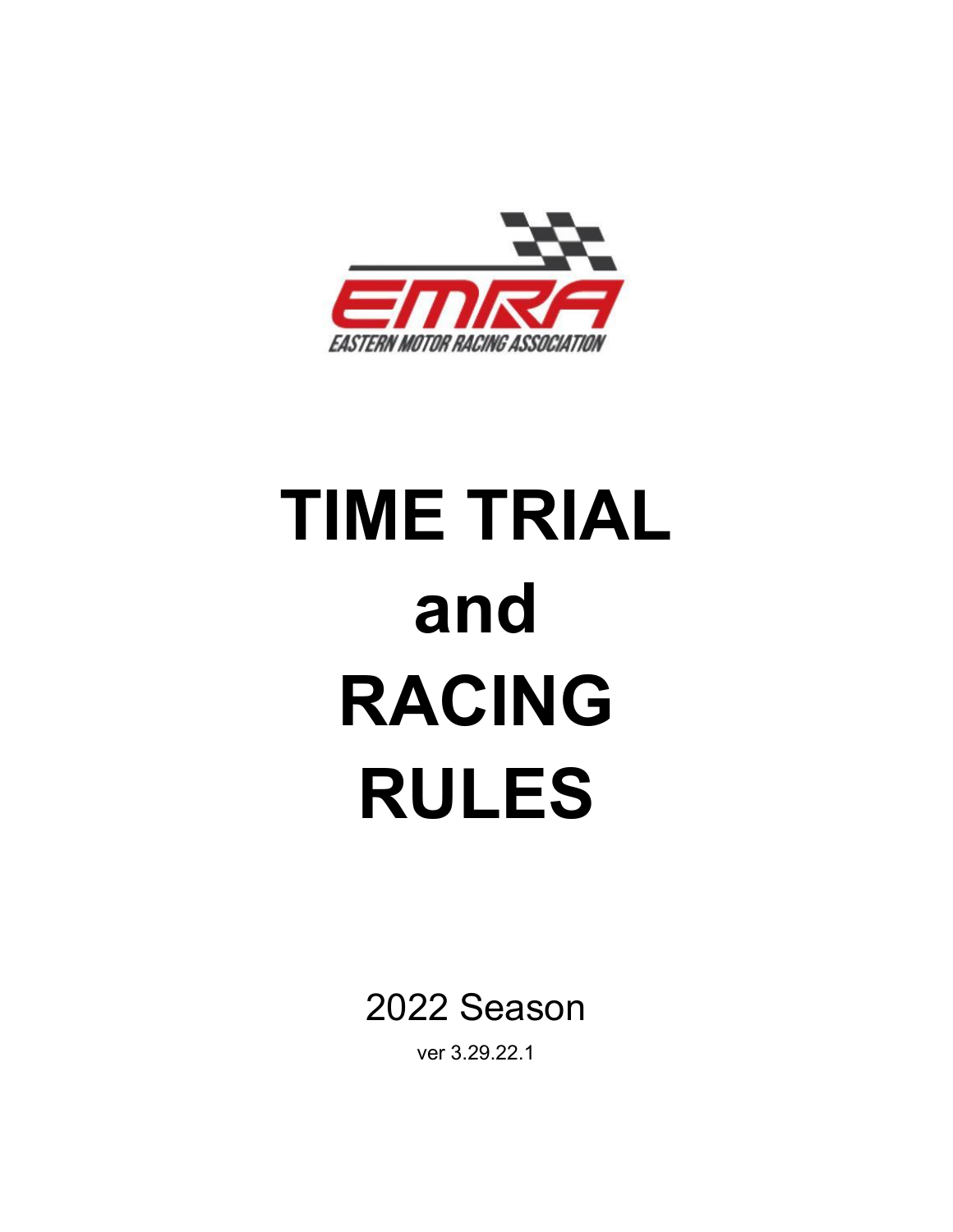

# **SAFETY**

This guide is intended as nothing more than a guide. Each entrant and driver takes upon himself or herself the final responsibility of preparing a car properly, dressing properly, and acting properly when at the racetrack. Each driver should be aware of the dangers of time trialing. Each driver should be aware of the imminent danger when on the course with other drivers.

This guide was written to clarify event procedures and the minimum requirements for car preparation. By no means is this guide the final word. The specifications published in this guide are the minimum required by EMRA. They are based on currently available information, minimum standards required by other organizations, and the previous experiences of EMRA.

The following should be considered as a guideline of minimum standards. The car as presented to Tech must be suitable for time trial competition in the opinion of the Chief Of Tech.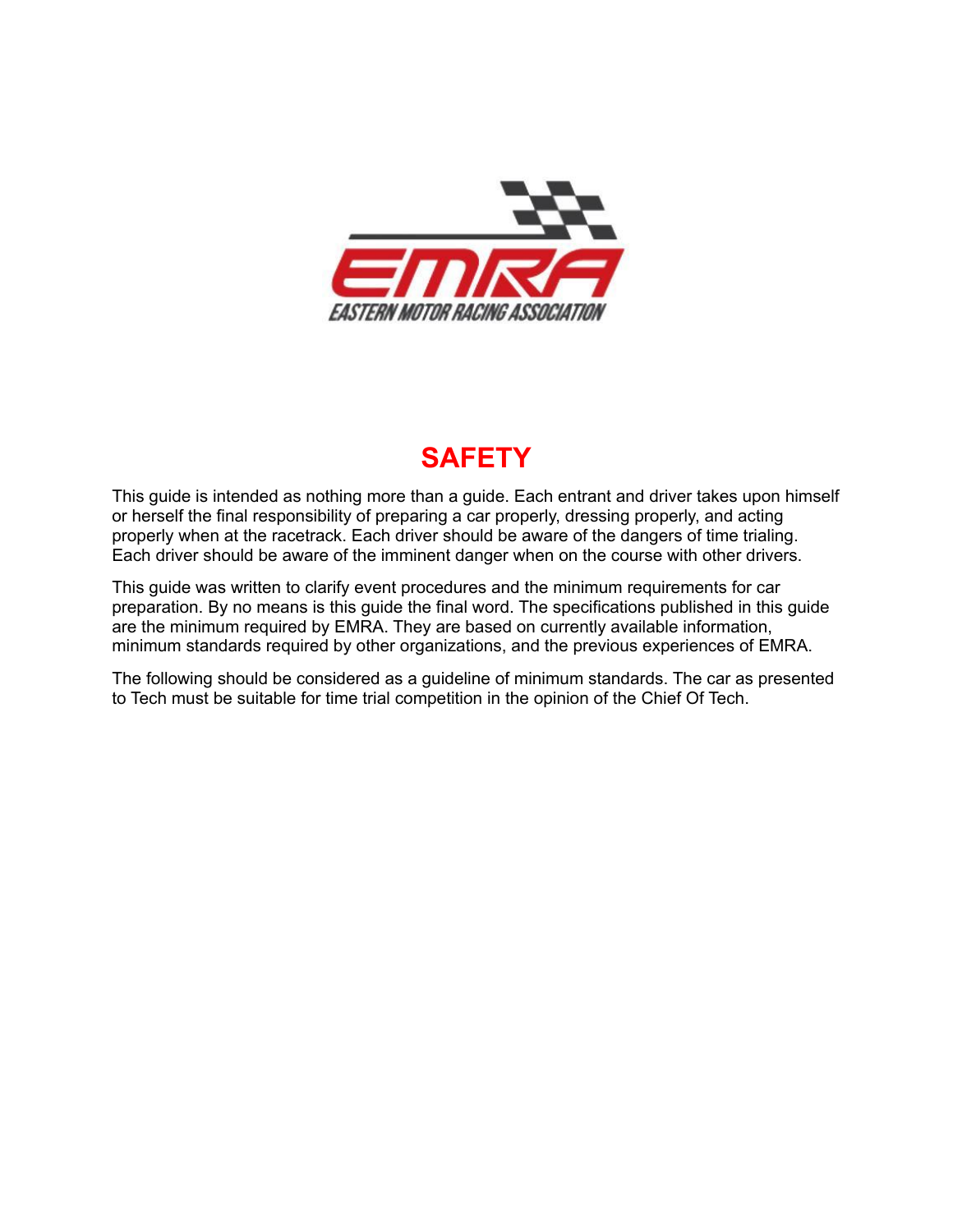| <b>Racing with EMRA</b>                     | 4  |
|---------------------------------------------|----|
| <b>Board of Directors</b>                   | 4  |
| <b>Rulebook Revisions</b>                   | 4  |
| <b>EMRA Street Stock</b>                    | 5  |
| Unlisted Cars and Lbs/Hp                    | 5  |
| Crossing Over from Other Racing Series      | 5  |
| <b>Street Stock Car Preparation</b>         | 6  |
| <b>Time Trials Rules</b>                    | 10 |
| <b>Time Trial Driver Eligibility</b>        | 10 |
| <b>Event Procedure</b>                      | 10 |
| <b>Timing and Scoring</b>                   | 11 |
| Passing                                     | 11 |
| <b>Disqualifications</b>                    | 11 |
| <b>Time Trial Driver and Vehicle Safety</b> | 11 |
| <b>Road Racing Rules</b>                    | 12 |
| <b>Road Racing Driver Eligibility</b>       | 13 |
| <b>Event Procedure</b>                      | 13 |
| <b>Timing and Scoring</b>                   | 13 |
| Road Racing Driver and Vehicle Safety       | 14 |
| <b>Roll Cages</b>                           | 16 |
| <b>Roll Cage Construction</b>               | 17 |
| <b>Appendix A: Car List</b>                 | 19 |
| <b>Appendix B: Exception Points</b>         | 25 |
| <b>EMRA Tech Inspection Worksheet</b>       | 28 |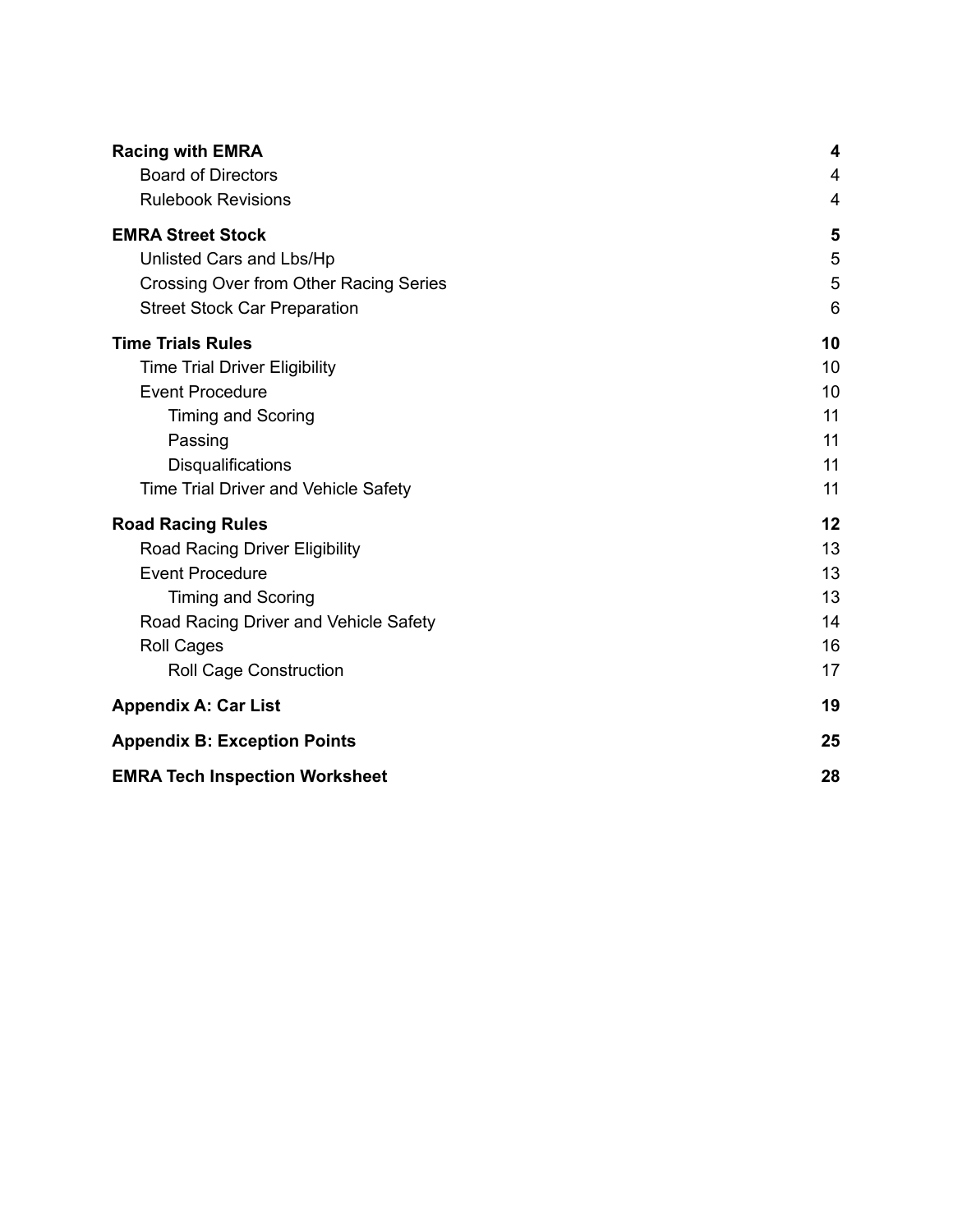# <span id="page-3-0"></span>Racing with EMRA

About 50 years ago, several local car clubs joined together with the vision of building a better place to race in the Northeast. Since then, EMRA has grown and developed to become one of the premier sanctioning bodies on the east coast. Our goal is to provide top competition, with ease of entry, and maximum enjoyment.

EMRA sanctions competition Racing, Time Trials and HPDE, for sedan, GT, and Formula cars in the northeast region. The Formula Car Club of America (FRCCA) races with ERMA. No matter what spec Formula Car you drive, no matter what tires or horsepower, you can race with the FRCCA, in formula-only fields. The same principle applies to other racing series and sanctioning bodies.

Our guiding philosophy has always been inclusion and safety. As long as your car is safe, and as long as you behave in a safe manner on track, you can race with us. If any rules seem exclusionary to you or your car, please contact us and we'll figure out how to get you racing.

We sanction events at all of the major tracks in the area, including Lime Rock Park, NJMP Thunderbolt & Lightning, Palmer Motorsports Park, Pocono Raceway, Summit Point, Thompson Raceway, and Watkins Glen. We also founded the historic 4 hour twilight enduro at Summit Point Motorsports Park over 20 years ago, which we still run today.

## <span id="page-3-1"></span>Board of Directors

Chairman/ Chief Historian: Cory Canzone Vice Chairman: Treasurer: Jon Katz Race Chairman: Ed Bradley Time Trial Chairman: Chief of Tech: Jesse Echanique Chief Steward: Terry Dunne Rulebook Director: Mario Korf Secretary: Dave Zipkin Registrar: David Addiss

# <span id="page-3-2"></span>Rulebook Revisions

The rulebook has been heavily revised for the 2021 season and updated for the 2022 season, with all rules and operating procedures in one document. The car list has been revised and updated, and there have been significant changes and additions to car modifications (exceptions). These changes are all in the spirit of fairness, and reducing operating costs. We welcome input on the new rules.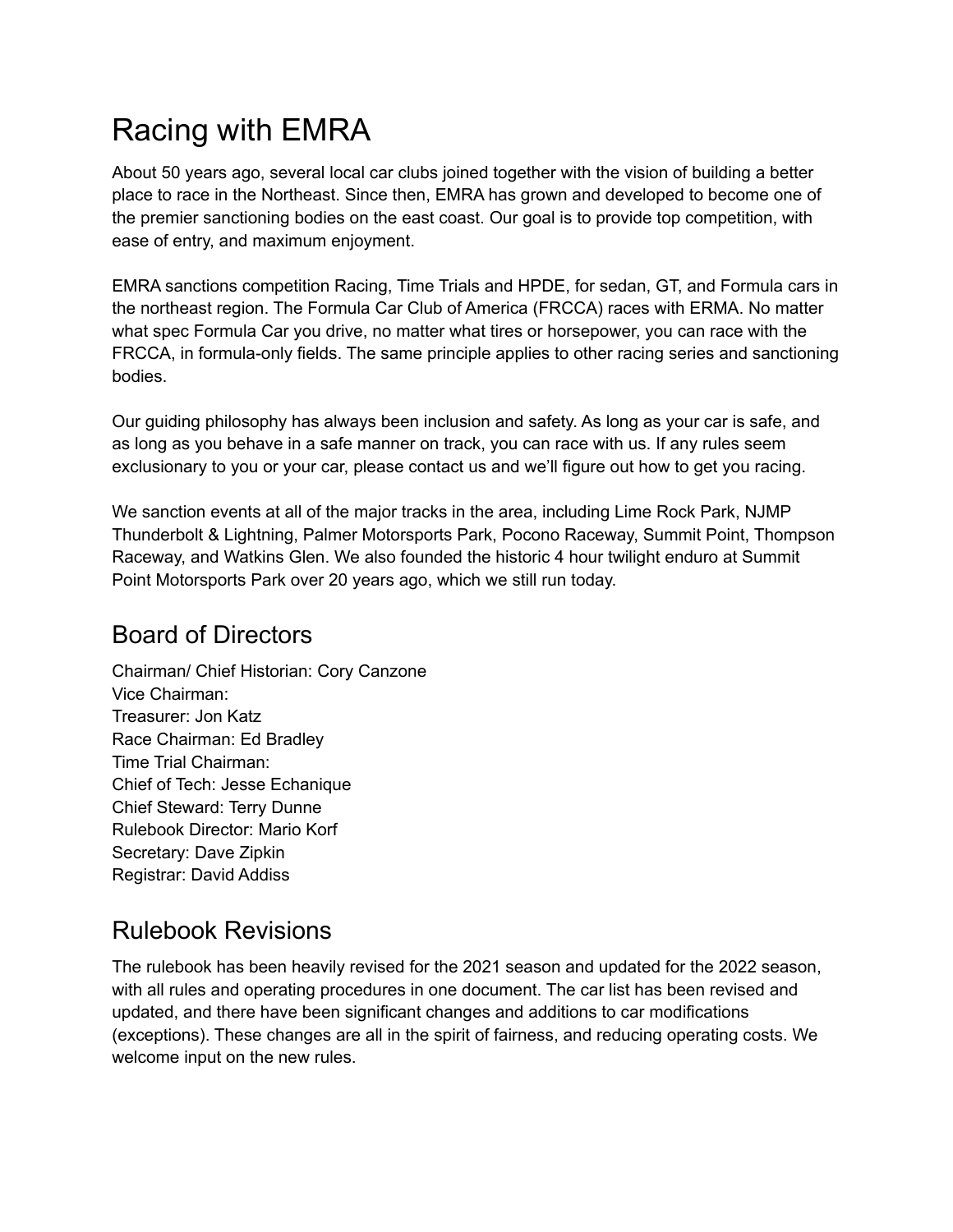# <span id="page-4-0"></span>EMRA Street Stock

EMRA's Time Trial and Road Racing rules both use the Street Stock (ST) rules for classing cars. The Street Stock category is intended for cars offered for sale in the US, or cars imported into the country for legal road use. All cars are assigned a base class according to the Car List table in Appendix A. It's not always possible to keep up with every manufacturer and every possible option, especially now with 25-year old cars coming from overseas. Therefore, cars may be reclassed up or down at any time as we refine the list.

We allow modifications to enhance performance (called *exceptions*), which alter the class so that there is fair competition between different makes and models of cars, both stock and modified. We make every attempt to balance exception points, but in some cases (like turbos), the results can vary widely. Chief of Tech or Competition Directory may at any time re-class cars or modify exception points to balance performance.

While every attempt is made to properly class each car for an event, it is also the responsibility of the *competitors* to identify improperly classed cars. Every individual competitor can and should report what they feel is an incorrect classing or anything unsafe to the Stewards or Tech.

## <span id="page-4-1"></span>Unlisted Cars and Lbs/Hp

If your car is not on the list, and/or you have dynoed and weighed your car, you may class your car by providing a recent dyno plot of three runs, as well as weight from an official scale. Horsepower is assumed to be measured on a Dynojet. For dynos that measure lower (Mustang, Land and Sea) multiply horsepower by 1.12. For unmodified cars not on the list, you may use the manufacturer's listed weight and crank horsepower for lbs/hp, and then multiply by 0.8.

- ST-GT Unlimited
- $\bullet$  ST-0 6 7.99 lbs/hp + 3-4 Exception Points (TT Only)
- ST-1 6 7.99lbs lbs/hp
- ST-2 8 9.99 lbs/hp
- ST-3 10 11.99 lbs/hp
- ST-4 12 13.99 lbs/hp
- ST-5 14 17.99 lbs/hp
- ST-6 18 21.99 lbs/hp
- ST-7 22 25.99lbs/hp
- ST-8 26 lbs/hp and greater

# <span id="page-4-2"></span>Crossing Over from Other Racing Series

Cars racing in other series and that have a recent log book may cross over to the appropriate EMRA Street Stock (ST) class using the following chart. All cars must pass tech inspection relevant to the event (race cars pass race tech, time trials cars must pass time trial tech).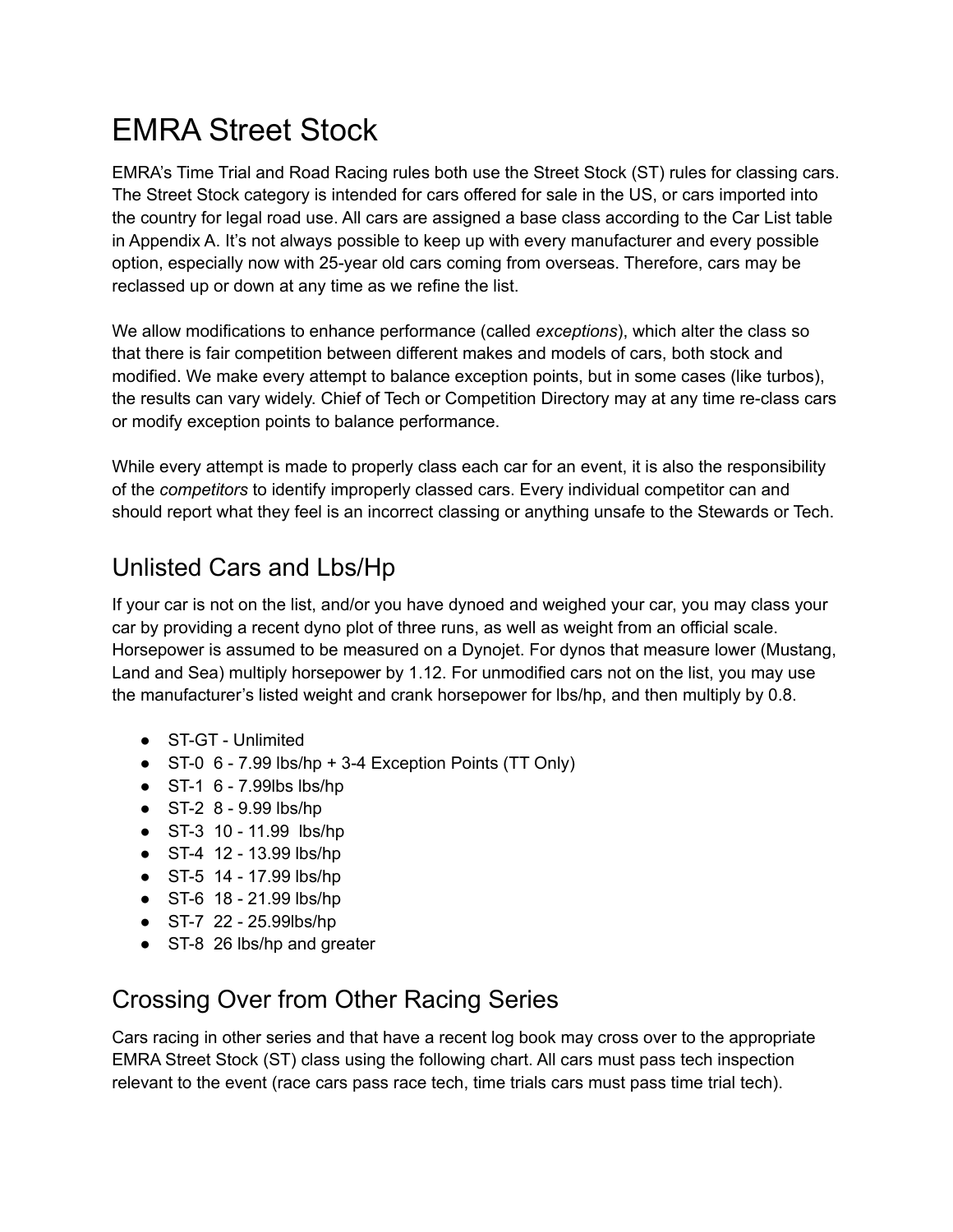| <b>EMRA</b> | AER*  | Champcar  | <b>COM</b>       | <b>NASA</b>                                       | <b>SCCA</b>       |
|-------------|-------|-----------|------------------|---------------------------------------------------|-------------------|
| ST-GT       | 5     | 750 pts   | Super U          | SU/TTU                                            |                   |
| ST-0        |       |           |                  | ST1/TT1, GTSU,                                    |                   |
| $ST-1$      | 4 win | 700 pts   | T <sub>100</sub> | ST2/TT2, HC1                                      | GTX, ITE          |
| ST-2        | 4     | 650 pts   | T90, Super A     | AI, ST3/TT3, HC2                                  | STU, T2, GR3, GTL |
| $ST-3$      | 3 win | 600 pts   | T80, Super B     | ST4/TT4, Spec Z, SE46,<br><b>Thunder Roadster</b> | EP, FP, ITR, T3   |
| ST-4        | 3     | 550 pts   | T70, Super C     | ST5/TT5, Boxster, Spec<br>3,                      | ITS, STL          |
| ST-5        | 2 win | 500 pts   | T60, Super D     | ST6/TT6, SM, SE30, 944<br>Spec                    | ITA, SM5          |
| ST-6        | 2     | 450 pts   | T50, Super E     |                                                   | GTP, SM, SMT      |
| ST-7        | 1 win | $400$ pts | T40              |                                                   | ITB, SRX7, SSM    |
| ST-8        | 1     | 350 pts   | T30              |                                                   | B-spec, ITC, SSC  |

\*If you race in AER and have ever won your class, you go up one class.

If you remove a restrictor plate, ballast, add aero, or similarly change the performance of your spec racing car, you must declare these changes at tech or be disqualified. Modifying your spec car slightly will most likely bump you up just one class. Similarly, all cars crossing over must use wheels that are legal for their spec class or they bump up a class. All tires are assumed to be UTQG 100 or greater. Tires lower than 100 treadwear (TW) bump one class.

#### **Examples:**

- You race Spec Miata on Hoosier SM 7.5 or Toyo RR. You must bump a class and race in EMRA ST-5. You may also use a 100 TW or higher tire and race in ST-6. You may also change wheel widths, remove a restrictor plate, add aero, or other modification, but you must tell Tech so they can reclass you.
- You race Champcar in a 500-point car on Hankook RS4s. You can race in EMRA ST-5, or put on tires that would not be legal for your series and race in ST-4.

These crossover classing rules are new and experimental. We are inviting other cars to race with EMRA in the interest of fun, but if this unbalances competition, we may adjust the crossover classing rules at any time. If you feel your car is classed unfairly, you may petition to be moved to another class by providing Race Direction with evidence (10hz GPS data).

#### <span id="page-5-0"></span>Street Stock Car Preparation

The following list pertains to both Time Trials and Racing. In general, any modifications that are structural, cosmetic, or for driver comfort are allowed, provided it's done safely. Anything that improves car performance costs exception points. For modifications not on this list, we will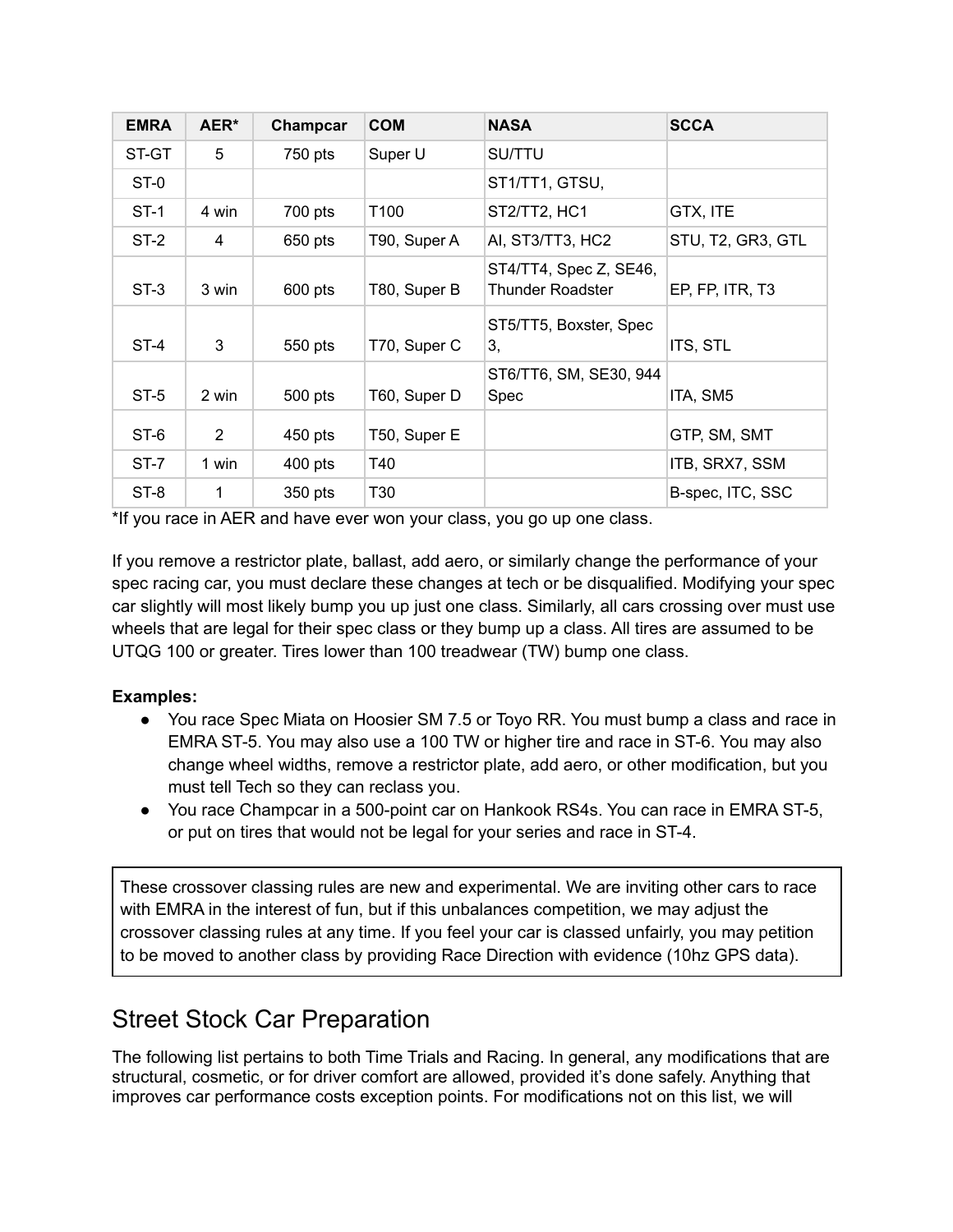assign points based on other exceptions in the rulebook with similar performance.

- 1. Interior
	- 1.1. Fitting of any interior modifications for the purpose of improving the comfort and convenience of the driver is allowed, provided they have no influence on mechanical performance.
	- 1.2. Changes that materially reduce the weight of the car will be assessed exception points based on the amount of material removed. Roll cages and half cages in cars that don't require them may offset these exception points.
	- 1.3. Defrosters should be kept functional.
	- 1.4. All cars require at least two mirrors. Two side view mirrors and one panoramic or wink mirror is recommended.
- 2. Seats
	- 2.1. The driver's seat must have a headrest capable of withstanding a severe impact.
	- 2.2. Aftermarket aluminum seats must be mounted to the main hoop of a roll bar or roll cage. Seats homologated to FIA certification 8855-1999 or higher do not need this bracing/mounting.
	- 2.3. The rear seat and or seat back may be removed.If the stock seat is retained, the original headrest must also be retained.
	- 2.4. Front passenger's seat may be removed.
	- 2.5. Rear seats may be removed.
- 3. Electrical
	- 3.1. The battery may be relocated, provided it is mounted on a stock surface and cannot spill into the passenger compartment in an accident situation.
	- 3.2. All cars must have at least two operational brake lights.
	- 3.3. All vehicles shall have at least one (1) operating rearward facing light for use in rain or low visibility conditions. Standard tail lights are acceptable. The Chief Steward may require at his or her discretion that this light be on when vehicles are to be on course.
	- 3.4. Mounts for phones, cameras, and other equipment shall be of a safe and secure design. A tether of appropriate length is advised, so that the camera cannot come in contact with the driver.
- 4. Chassis
	- 4.1. Firewall and floor shall be sealed so as to prevent passage of flame and debris to the driver's compartment. There shall be a metal bulkhead between the driver's compartment and the fuel tank.
	- 4.2. All cars are recommended to have a front and rear tow hook or ring. If the tow point is enclosed (loop or ring) it must be a minimum of two (2) inches in diameter. Contrasting colors or the word TOW next to the hook is recommended.
	- 4.3. Bumpers with all attaching/projecting hardware may be removed.
		- 4.3.1. A substitute bumper may be fitted which is lighter and more fragile than the original provided its ends turn into the body (within 1 inch), has no projecting hardware, and is bolted on so that it can be removed should it be deemed unsatisfactory or unsafe by the Tech Inspector.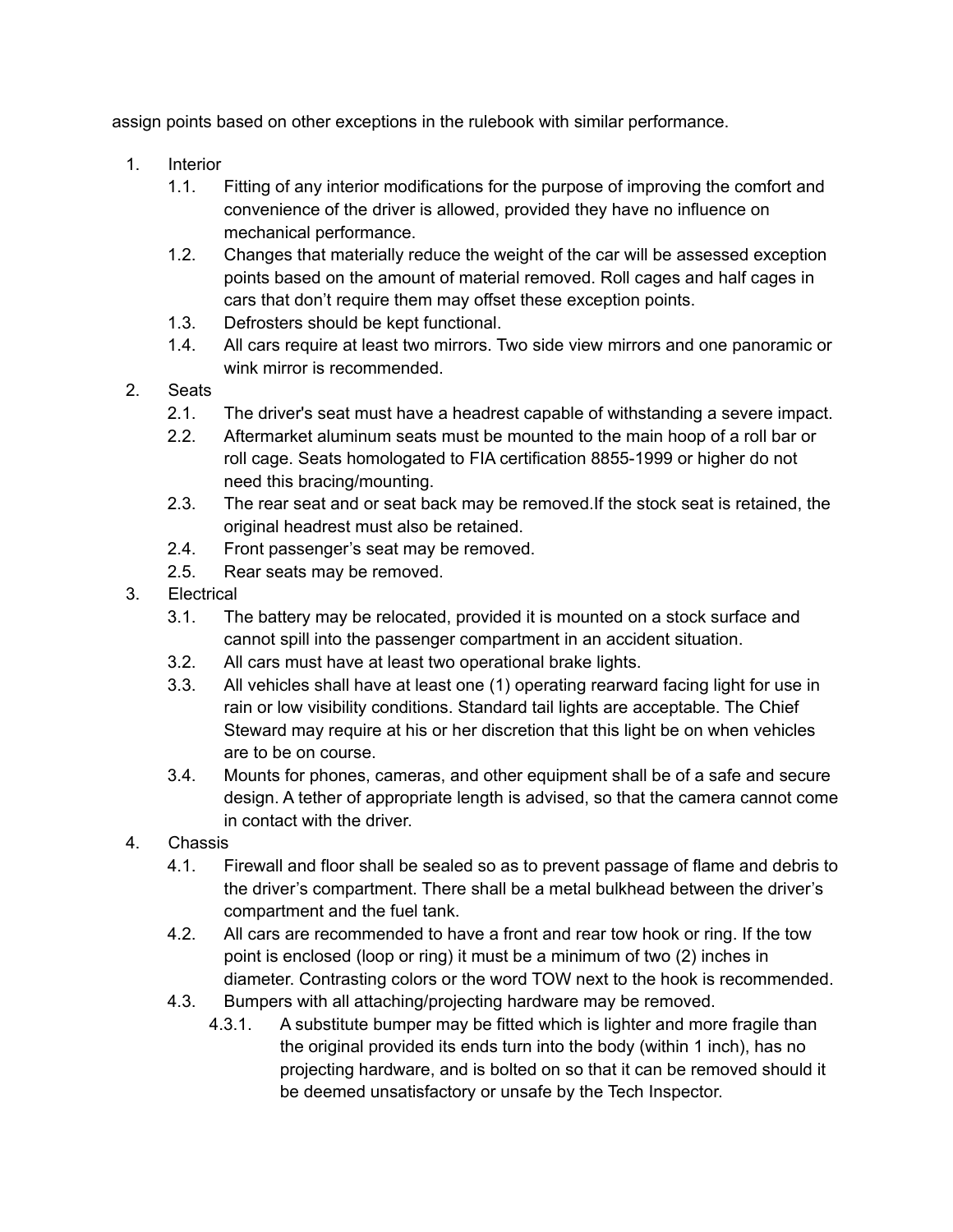- 4.3.2. Trailer balls must be removed. Trailer hitches are discouraged.
- 5. Bodywork
	- 5.1. All body parts must be securely fastened. The use of alternate fasteners such as hood straps, nuts, bolts, studs, gaskets (except for hood gaskets), seals, washers is allowed, provided that they are of the same type and dimension as the original and do not improve performance. Hood pins allowed.
	- 5.2. On closed cars, the driver's and passenger door windows must be fully lowered. In open cars or cars with removed roof panels, all movable windows must be lowered.
	- 5.3. Tops
		- 5.3.1. Convertible tops must either be removed or folded and secured. Tonneau covers must be removed.
		- 5.3.2. Targa tops, or removable roof panels that are not glass may be retained if they are securely bolted, pinned or strapped in place. Factory latches are considered acceptable. Glass panels must be removed.
		- 5.3.3. Aftermarket tops that follow the factory roofline shape are allowed. Fastbacks and tops that increase performance cost exception points.
- 6. Aero
	- 6.1. Factory aero options such as side skirts, spoilers, and small spoilers and wings are generally allowed with no exceptions. In some cases, factory aero provides a significant advantage and will be assessed exception points.
	- 6.2. Any alteration or modification of the shape or contour of any exterior body panel that conveys a performance advantage will be assessed exception points. This includes anything molded into an aftermarket body panel.
	- 6.3. An airdam is allowed. It must not extend beyond the body perimeter.
	- 6.4. A front splitter may not extend further than 4", from a plumb line drawn from the forward most part of the bumper, and may not extend wider than the tires. The splitter undertray shall not extend further rearward than the center of the front wheel.
	- 6.5. Canards (dive planes), vortex generators, and other vortex-inducing devices are allowed, but cost exception points.
	- 6.6. Hood vents, fender vents and other miscellaneous vents are allowed.
	- 6.7. OE rear spoilers less than 1" are allowed for free. Rear spoilers taller than this may cost exception points. The spoiler must not obstruct rear view, anc can be no wider than the body.
	- 6.8. Aftermarket wings are allowed but can be no higher than the roof line and no wider than the body (mirrors don't count as part of the body). Hatchbacks may mount a wing up to 8" above the roofline.
	- 6.9. Diffusers are allowed, but cost exception points.
	- 6.10. Flat bottom floors are allowed, but will be given extra scrutiny in tech to make sure they are safely mounted.
- 7. Wheels and tires
	- 7.1. Tires must be DOT approved street type. Tire tread must be in good condition, with no large chunks missing or cords showing.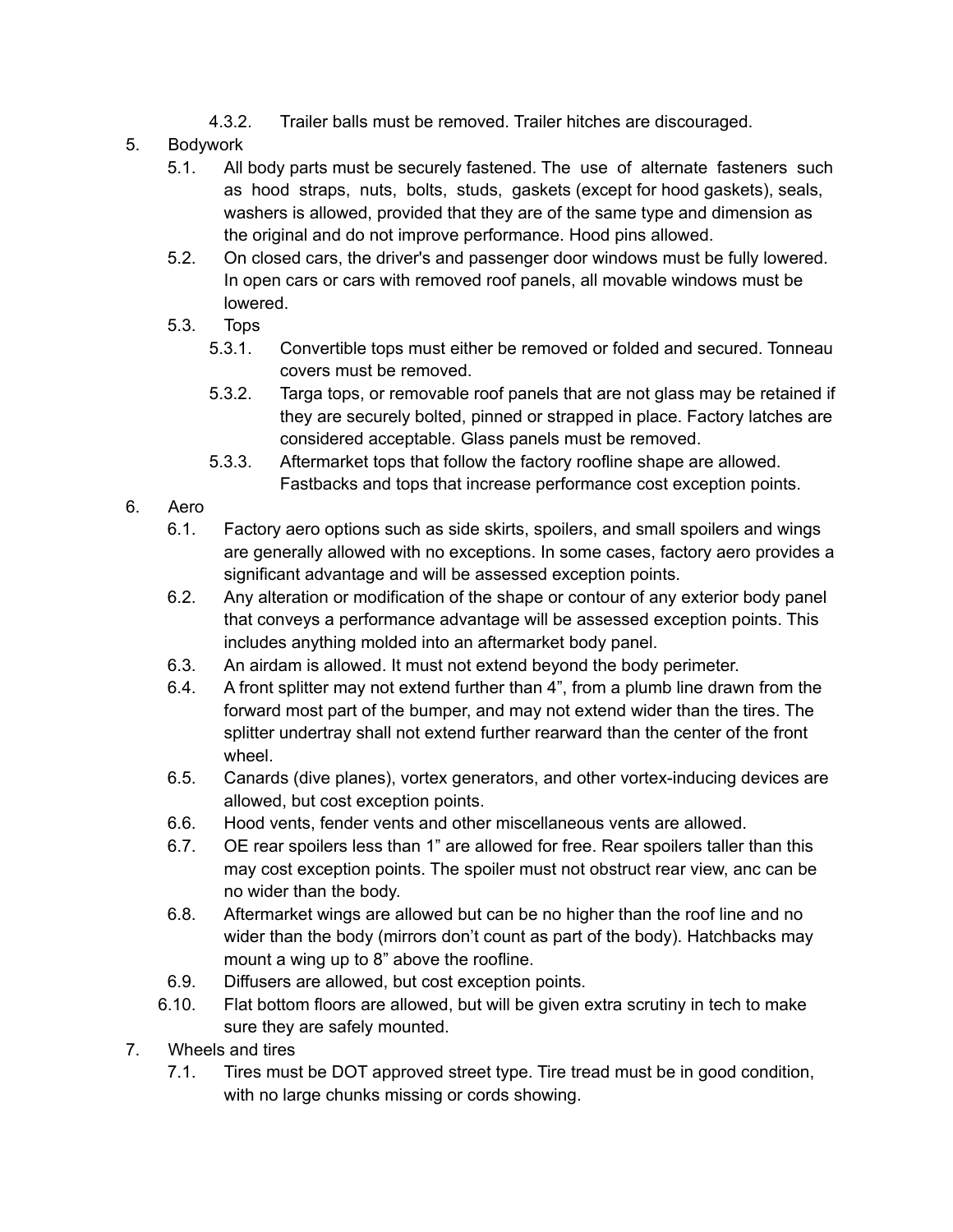- 7.1.1. Any tire UTQG 200 and above is allowed with no exceptions.
- 7.1.2. Non-DOT racing slicks and tires under UTQG 100 are allowed, but cost exception points.
- 7.1.3. Tires must be enclosed within the bodywork when viewed from above. Fender flares are permitted.
- 7.2. Wheels that are wider than stock cost exception points.
	- 7.2.1. An increase in track dimensions may not exceed 2", with spacers no thicker than 1/2".
- 8. Brakes
	- 8.1. Any brake pads and discs are allowed, provided they are the same dimensions as the factory parts.
	- 8.2. Aftermarket brake lines and brake ducts are allowed with no exceptions.
	- 8.3. Upgraded brakes using parts from the same factory model and different trim level are 1 exception. Aftermarket big brake kits are 2 exception points.
- 9. Suspension.
	- 9.1. Any shock absorber may be used, providing it is of the same type as the original equipment and its mounting points are unchanged. Lever shocks may be replaced with tubular shocks where this type of conversion is demonstrably less expensive than maintaining the original equipment.
	- 9.2. Any sway bars may be used.
	- 9.3. Additional locating links (e.g. traction bars, Panhard rods) may be added to solid axles.
	- 9.4. Any springs may be used, provided they are of the same type as OEM and their mounting points are unchanged.
	- 9.5. The minimum ride height is 4" at the rocker panel behind the front wheels.
	- 9.6. Alternate bushing material or spherical rod ends may be used in original locations.
	- 9.7. Camber plates may be used.
	- 9.8. Suspension braces, strut braces, front and/or rear, upper and/or lower are permitted.
		- 9.8.1. Rear bracing must be bolt in only (no welding) and must be on a horizontal plane only.
		- 9.8.2. There must be no connection between the upper and lower chassis and/or strut braces.
- 10. Identification and Markings
	- 10.1. The "EMRA" logo must be clearly displayed on both sides of the car. A third EMRA decal must be placed on a forward facing surface on the front of the car (i.e. top of windshield, front bumper, hood.)
	- 10.2. Each car shall carry identification numbers and class letters in contrasting color.
		- 10.2.1. Class designation insignia will be the class number or letter preceded by the letters "ST" displayed on both sides of the car.
		- 10.2.2. Car number on the front and both sides, at least eight (8) inches high.
		- 10.2.3. Car number on the rear, at least four (4) inches high.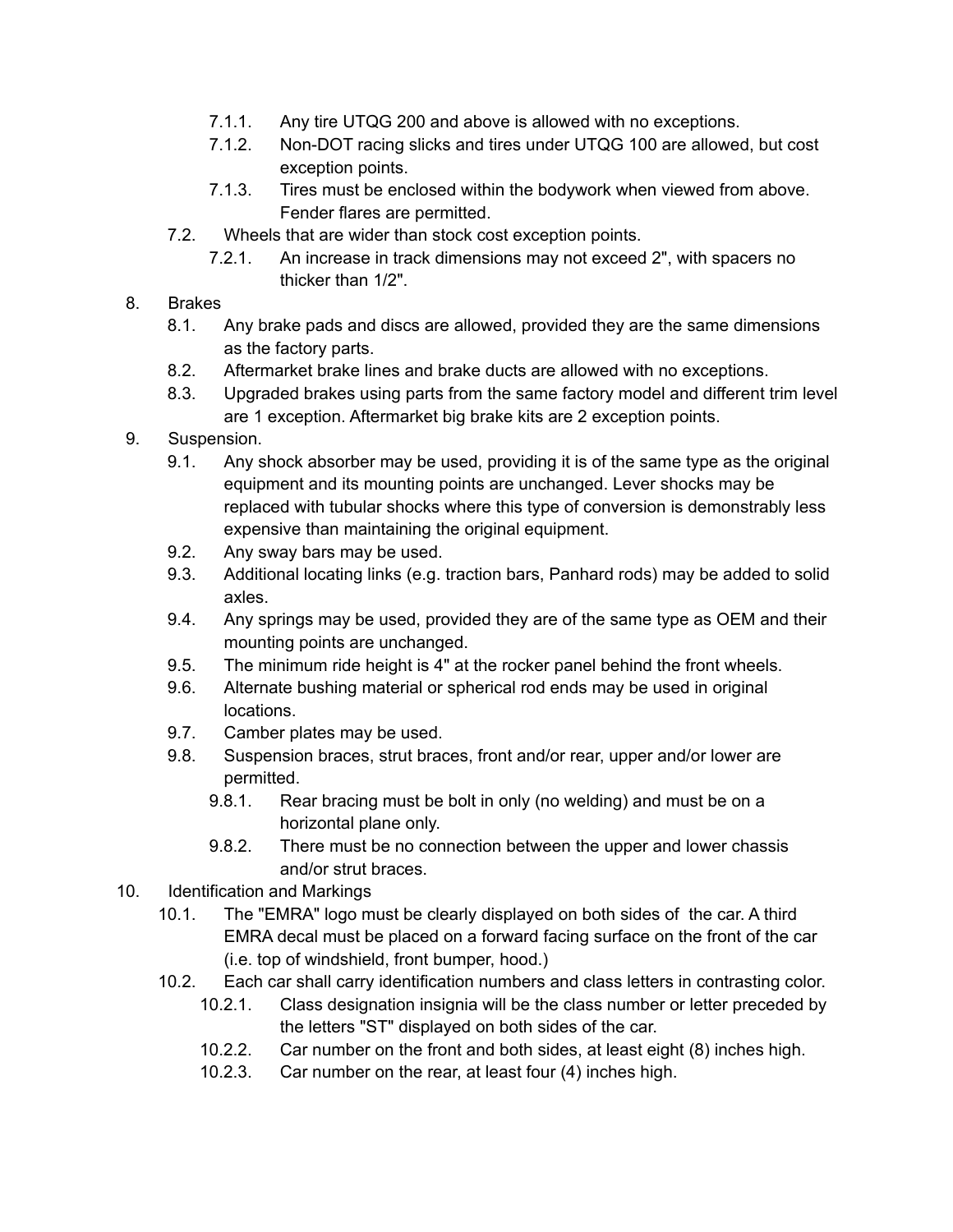# <span id="page-9-0"></span>Time Trials Rules

Time Trial racing (Time Attack) is a form of contactless racing with less danger and easier vehicle preparation than wheel-to-wheel racing. Virtually any street-legal car that has high-temperature brake fluid and racing style brake pads can compete in time trials. EMRA's North East Time Attack Series is similar to a HPDE track day, but with cars spaced out evenly, and using transponders for lap times.

As with all forms of motorsports, there is always some element of risk. In order to minimize that risk, EMRA Time Trials are held under tightly controlled conditions with limited passing and with a zero tolerance policy on risky or dangerous behavior. We strive to keep everyone and their vehicles safe. For those of you who want that extra peace of mind, Lockton Insurance offers track day insurance at all EMRA events. Visit the Lockton Motorsports website to find out more.

# <span id="page-9-1"></span>Time Trial Driver Eligibility

EMRA welcomes new and experienced drivers to all of our events.

- If you have a racing license from an accredited sanctioning organization, you can start competing right away.
- If you have HPDE experience and are in a point-by passing group *and* have experience at the track where the event is taking place, you may compete.
- If you have HPDE experience, but not at this track, you should join the Driver Education group (Novice/Student, Red group).

For first timers, EMRA hosts a Time Attack and High Performance Driving Education school at each event. Students receive both classroom and in-car instruction from EMRA's instructors. We will teach you everything you need to be safe and fast, from proper driving technique and car control, to track awareness and vehicle dynamics. Once you successfully complete our school, you will receive your Time Trial license and be able to compete.

# <span id="page-9-2"></span>Event Procedure

Time Attack is broken down into three groups. Every group receives an allotted amount of track time, typically 3-6 sessions of 15 to 30 minutes each.

- Red and Student for Novices, and those just starting out or learning a new track.
- White for those with experience who still have room to improve.
- Blue for our most experienced drivers.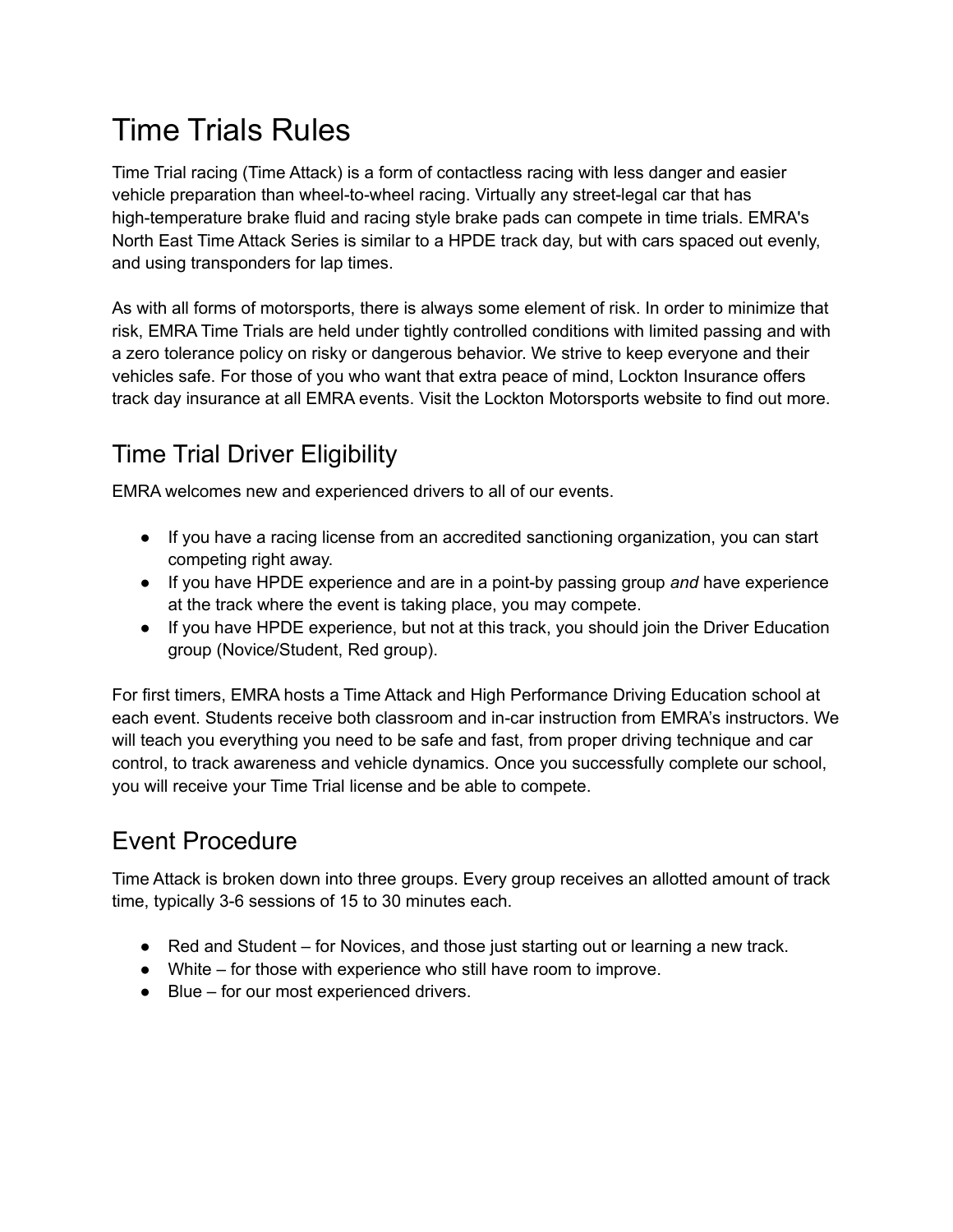#### <span id="page-10-0"></span>Timing and Scoring

Timing is done by transponder, which registers every lap around the track. If you have a MyLaps (AMB) transponder, simply provide EMRA with your transponder number. EMRA has transponders available for rent through the event registration page.

Drivers compete against the clock, battling for their fastest time of the day. At the end of the day the results are compiled and broken down by vehicle class. Awards are given at the end of each day and points go towards the season championship.

#### <span id="page-10-1"></span>Passing

Time trial racing is *not* wheel-to-wheel racing, and all passing is by point-by only. Point-bys are allowed only in designated passing zones. Passing zone size and locations vary from track to track. The driver giving the point-by acknowledges the presence of the passing car and tells them which side to pass on. The passing car may choose to pass or not, but *may never pass without receiving a point-by.*

If you are the faster driver and you do not receive a point-by signal within a reasonable length of time, inform the corner workers with a closed fist extended outside the driver's window for at least two corners. Corner workers will inform Race Control and then contact corner workers for a Blue Flag or Black Flag decision, possibly directing the unyielding driver into the pits for consultation.

#### <span id="page-10-2"></span>**Disqualifications**

Your timed run may be disqualified under the following conditions:

- Failing to appear at pre-grid in a timely manner when your group is called.
- Making a driving error that causes another driver to catch you from behind.
- Causing a yellow flag situation, or causing the time trial to be stopped.
- Exceeding the maximum decibel limit of the track where the time trial is taking place.
- Any car that is found to be misclassed, either before or after the event begins.

# <span id="page-10-3"></span>Time Trial Driver and Vehicle Safety

The following rules are specific to Time Trial racing.

- 1. Long sleeve shirt and pants, shoes with no perforations (preferably racing shoes).
- 2. Full-face Type SA helmet, Snell SA2015 or newer, or FIA 8860-2000 required. Complete, closable, working visors must be intact and in place.
	- 2.1. Closed visors are not required in closed cockpit cars.
	- 2.2. Drivers of open cars must wear the visor in the closed position when on track.
	- 2.3. No open-face, rally, or hybrid allowed.
	- 2.4. Snell M (motorcycle) helmets will be allowed in 2021, but not after.
- 3. Driver restraints must be in good working condition, with no frays or damage.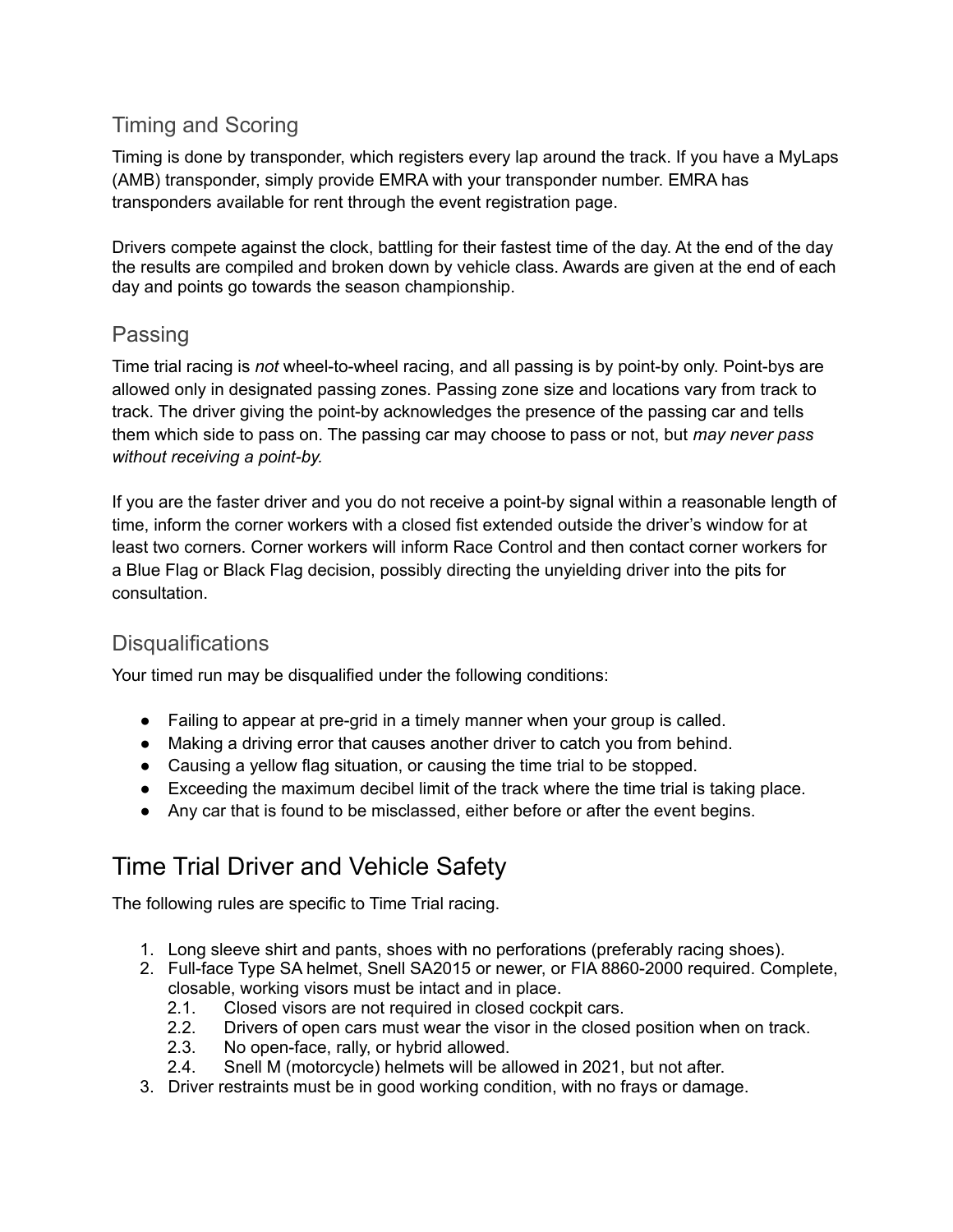- 3.1. Three-point harness with metal to metal mounting required as a minimum. OEM seatbelts or equivalent are acceptable, but must be in good working condition.
- 3.2. A five or six point racing belt is acceptable, but not required. See the Racing rules for complete details.
- 3.3. Four-point harnesses are not legal.
- 3.4. If the oem seatbelt is removed or not used and a racing harness is installed, a SFI 38.1-rated or FIA 8858-rated head-and-neck protection is required (HANS device, for example). Foam collars (and all other non-SFI- or FIA-rated devices) are not allowed
- 3.5. Arm restraints are recommended for open-top cars and are required in ALL open-wheel vehicles.
- 4. Roll bars are required for vehicles without an OE factory roof.
	- 4.1. Cars with T-tops, large roof openings, and vintage cars may require a rollbar, and will be reviewed on a case-by-case basis.
	- 4.2. Open-top vehicles, and cars sold as convertibles with a non-structural hard top (Miata, S2000, Z3, etc) require a minimum four-point roll bar. Material and construction shall be by a reputable manufacturer (Hard Dog, Blackbird Fabworx, etc), or per the requirements of the Racing rules, Roll Cage section.
	- 4.3. Factory installed roll hoops (i.e. Porsche Boxster, Honda S2000) are not acceptable. The Chief Steward may make allowances on a case-by-case basis.
- 5. Cars that have structural, impact-reducing material removed for weight savings, must be braced safely in accordance with minimum safety rules. This includes gutting doors and replacing body panels with lightweight materials.
	- 5.1. If your car was not originally a convertible and you made it into one, you must install a roll cage per the Racing Rules.
	- 5.2. If you gutted your doors and reduced them to skins, you must install door bars.
- 6. If a car competes in either the Production or GT category, the car and driver must be equipped per the Road Racing Rules.

# <span id="page-11-0"></span>Road Racing Rules

EMRA's wheel to wheel racing series is designed to deliver close, competitive racing for cars of all makes and models. Our goal is to deliver exciting races in a way that makes racing less work and more fun. EMRA's flexible classing system allows for cars of all types to compete on a level field. Cars built for other race series are all welcome to run with EMRA!

It is EMRA's policy to provide a class for any car meeting EMRA race safety standards, whether listed in the rulebook or not. Any car not conforming to the restrictions of any other category may be classified, subject to the ruling of the EMRA Board.

In general, EMRA safety regulations are the same as those in most other sanctioned racing organizations in North America. Differences are as specifically stated. The following should be considered as a guideline of minimum standards. The car as presented to Tech, must be suitable for competition in the opinion of the Chief Of Tech. Cars racing with other sanctioning bodies must have the current logbook(s) for that organization and must meet the specifications for that particular group.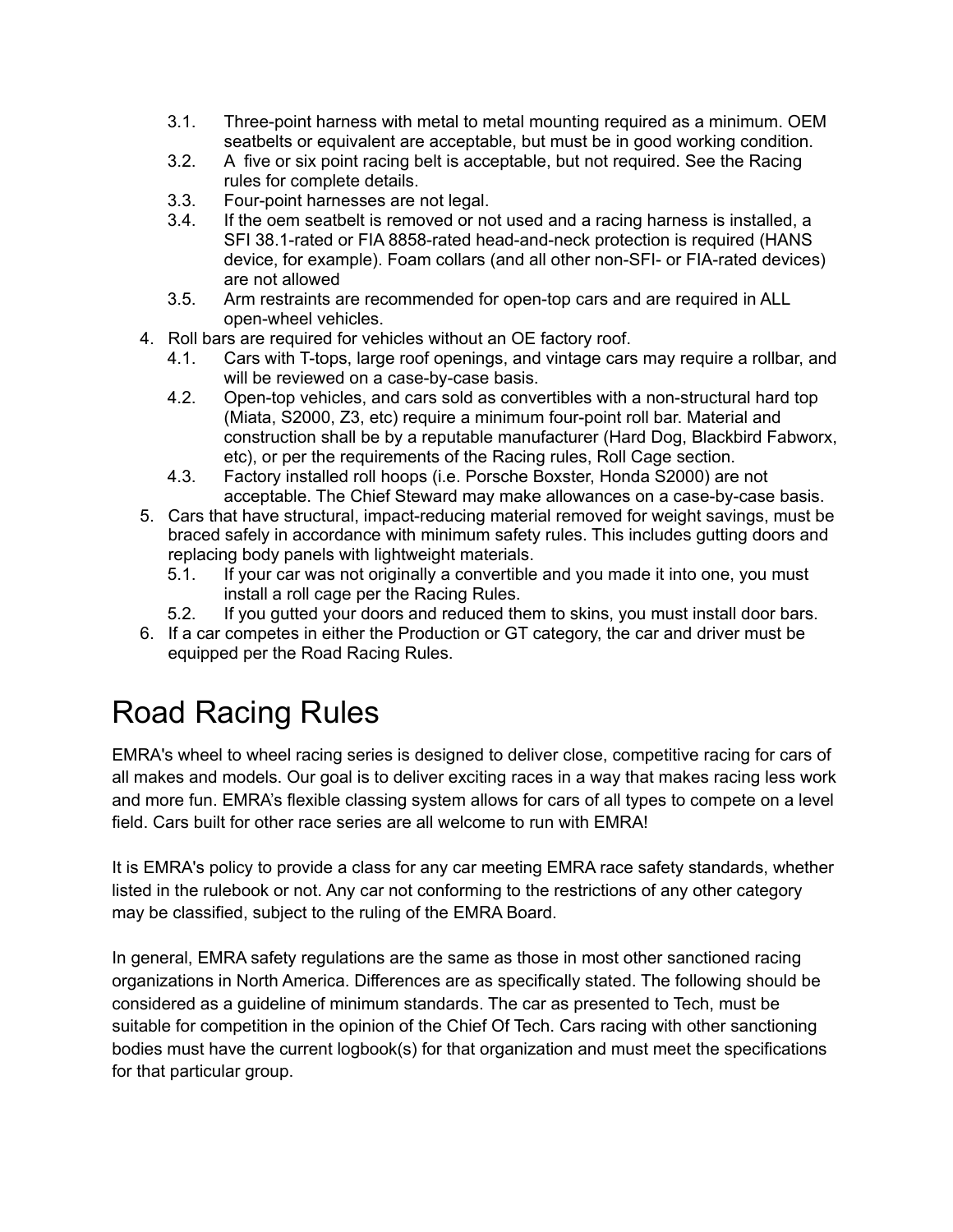Our most popular class are the Street Stock (ST) series, primarily for production based cars with bolt-on modifications and DOT R-compound tires. Formula cars of all shapes and sizes race with us too, thanks to our partnership with the Formula Race Car Club of America. Many nationally recognized classes also run with us, including Spec Miata, Spec Racer Ford, Showroom Stock, and Grand Touring. Any car that meets our safety requirements is welcome in our series.

# <span id="page-12-0"></span>Road Racing Driver Eligibility

EMRA welcomes experienced drivers to all of our events. If you have a racing license with a nationally accredited sanctioning organization, you can start competing right away. This includes competition racing licences from AER, BMW, NASA, PCA, and SCCA, as well as regional racing series such as Monticello and Waterford. If you have a wheel-to-wheel racing license that is not listed here, please contact us and we'll work with you.

If you've been endurance racing with AER, Champcar, 24 Hours of Lemons, WRL, or other series that don't require a racing license, you may race with EMRA on a probationary status. You must have raced in at least five (5) events, and send us a racing resume. The resume must include tracks driven on (raced or HPDE), in-car video, endorsements from other drivers and coaches, and anything else that you think furthers your cause. You'll start at the back of the grid in your class until your probationary status is lifted. After you complete at least one race weekend (4 races) with no incidents, you will be granted an EMRA racing license.

Drivers who are not yet racing wheel-to-wheel racing may begin that journey with EMRA. Start by advancing through our HPDE and Time Trial program, and after you are solidly in the Blue group, we'll assign you a racing Mentor and get you started wheel-to-wheel racing. This process may happen quickly or take years depending on student dedication, skill level, awareness, and number of events attended.

## <span id="page-12-1"></span>Event Procedure

Races are run in 30- to 40-minute super-sprints, in run groups categorized by class and car type. With multiple practice sessions and races per events weekend, the EMRA sprint series is sure to deliver exciting on-track action at a great value.

#### <span id="page-12-2"></span>Timing and Scoring

Timing is accomplished by using an electronic transponder system which registers every lap around the track. If you have a MyLaps (AMB) transponder, simply provide EMRA with your transponder number. EMRA has transponders available for rent through the event registration page.

Driver placement is compiled and broken down by vehicle class. Awards are given at the end of each day and points go towards the season championship.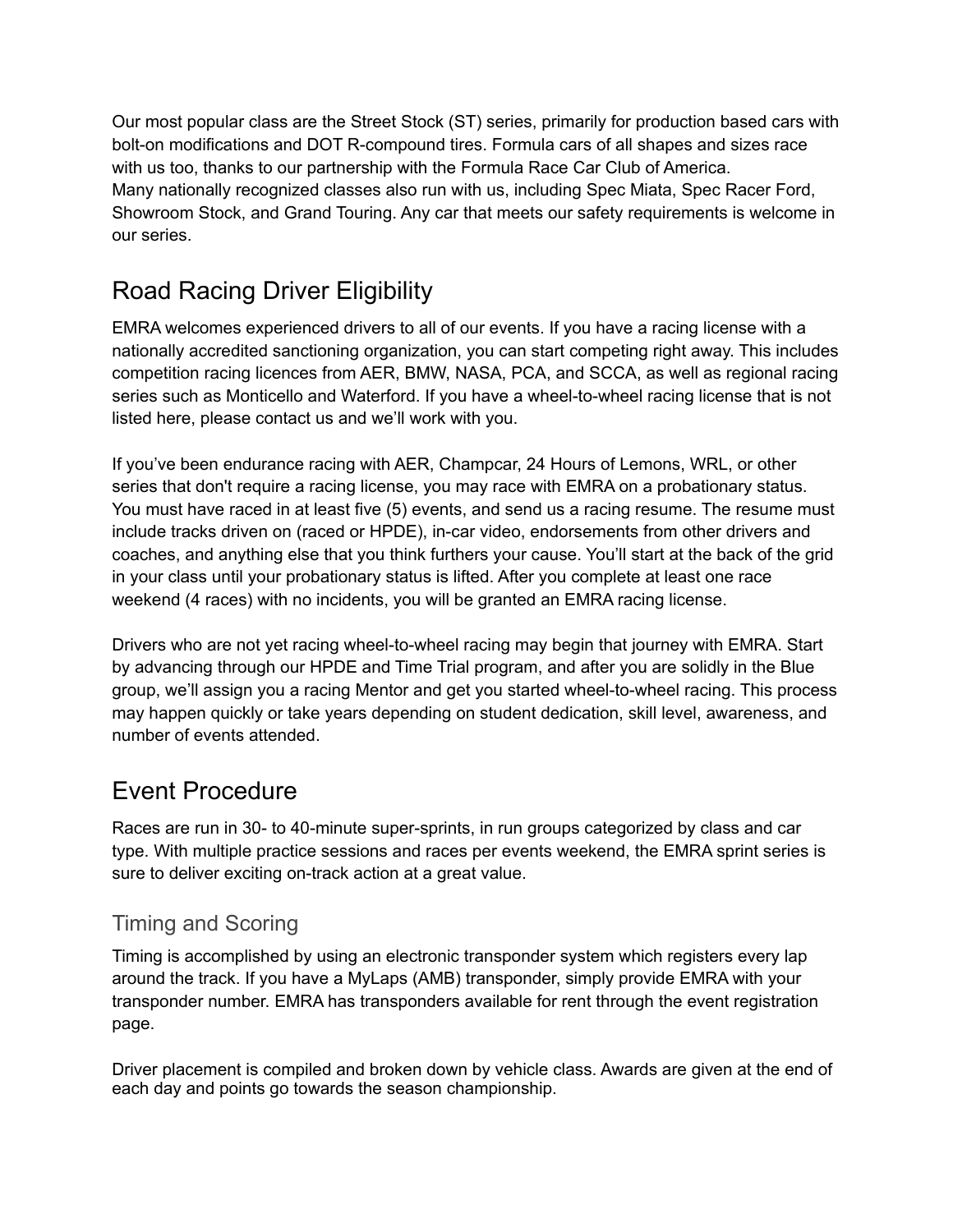# <span id="page-13-0"></span>Road Racing Driver and Vehicle Safety

The following rules are specific to Road Racing or any Time Trial car that is required to conform to Road Racing safety standards.

- 1. Driver's safety equipment
	- 1.1. SFI 3.2A-; SFI 3.4-; or FIA 8856-2000-certified fire-retardant driving suits that cover the body from the neck to the ankles and wrists are required. Must be in good condition, with no rips or tears. Single-layer SFI 3.2A/1 or 3.2A/3 suits are acceptable if the driver also wears fire-retardant SFI- or FIA-certified long underwear. Multilayer suits rated SFI 3.2A/5 or higher (including SFI 3.4/5) are recommended and may be worn without long underwear. Fire-retardant FIA- or SFI-rated racing gloves and shoes are required.
	- 1.2. Socks, shirts, and other undergarments made of synthetic material (including nylon, orlon, Spandex, etc.) will melt to the skin in a fire and are forbidden.
	- 1.3. Those with protruding hair or facial hair must wear a Nomex balaclava.
	- 1.4. Full-face Type SA helmet, Snell SA2015 or newer, or FIA 8860-2000 required. Complete, closable, working visors must be intact and in place. Drivers of open cars must wear the visor in the closed position when on track. Closed visors are not required in closed cockpit cars. No open-face, hybrid, or motorcycle helmets allowed.
	- 1.5. SFI 38.1-rated or FIA 8858-rated head-and-neck protection required. All head-and-neck system bodies, tethers, and other components must be in sound, undamaged, un-frayed condition and must be inspected, re-certified, and/or replaced on their manufacturers' recommended schedule. Foam collars (and all other non-SFI- or FIA-rated devices) are not allowed.
- 2. Seat belts and harnesses
	- 2.1. All drivers in EMRA sanctioned races must utilize a harness with five or more anchor points, including anti-submarine belt. All restraint systems are subject to the approval of the Chief of Technical and Safety Inspection.
	- 2.2. All harnesses must be in excellent condition, properly mounted, and carry SFI or FIA approval tags.
	- 2.3. Harnesses with expiration dates are not valid after the expiration date. Harnesses with a manufacture date but no expiration date are acceptable for five years after manufacture.
	- 2.4. Shoulder harnesses must be two totally separate belts with separate mounting points (ie, single-point Y-belts are not allowed). When viewed from above, shoulder harnesses should be closer at their mounting points than at their seat-entry points. All lap belts must be standard 2-inch or 3-inch width.
	- 2.5. Harness belts should be routed and threaded with at least a 4-inch tail. All sliders should be snugged up to their mounting plates or harness bars as much as possible. Belts should be neatly and evenly folded when passing through narrower hardware, such as 3-inch belts passing through 2-inch mounting plates.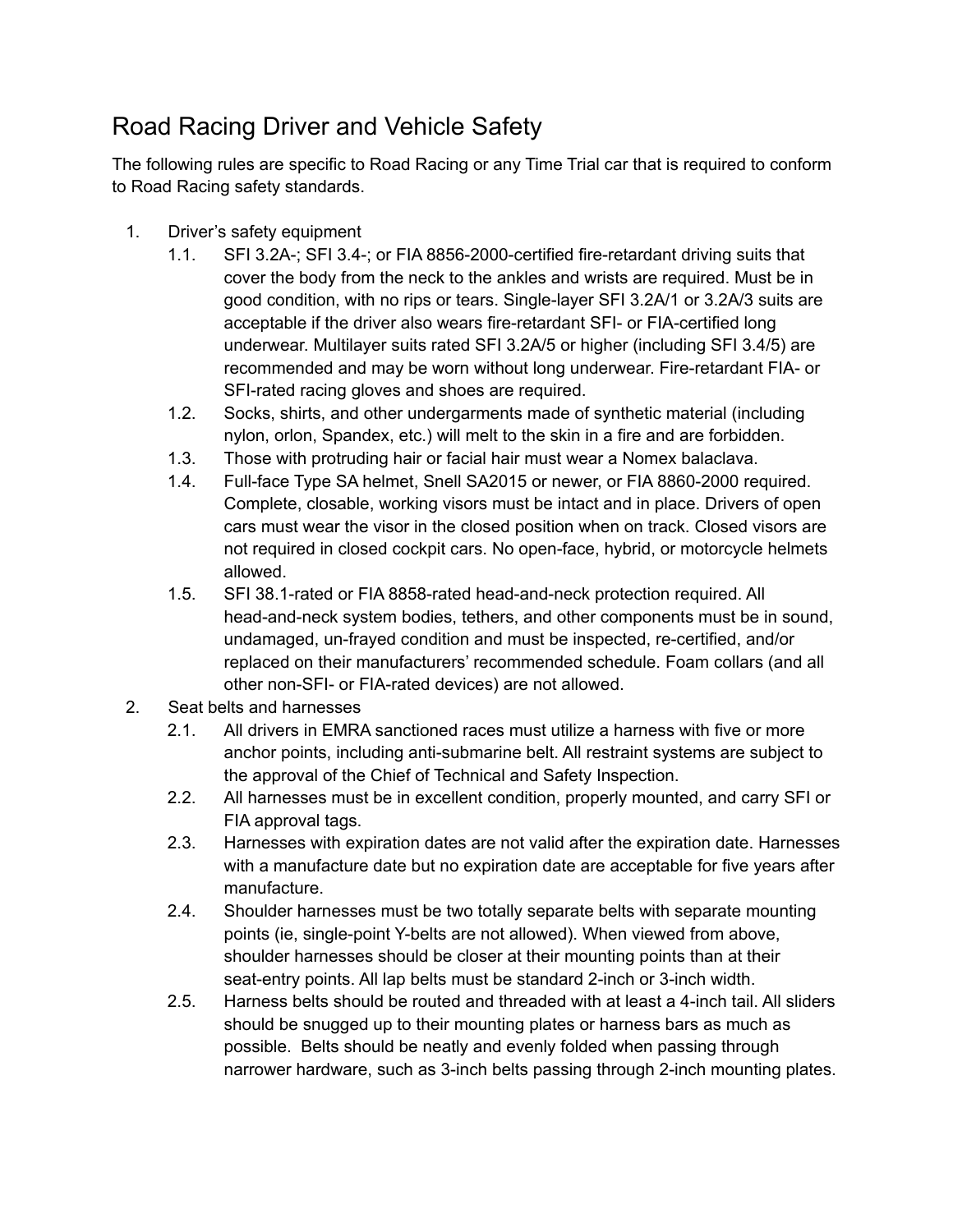- 2.6. For any aftermarket harness the mounting point for shoulder mounts shall be mounted behind the driver and supported above a line drawn downward from the shoulder at an angle of twenty degrees with the horizontal.
- 2.7. Anti-submarine belt(s) should be mounted vertically or behind the buckle, not ahead of the belt buckle.
- 2.8. Where possible, seat belt, shoulder harness, and anti-submarine straps should be mounted to the roll cage structure or frame of the car. Grade 8 or better hardware and 2.5-inch or larger load washers are required when mounting to sheet metal.
- 2.9. On snap-end-type belt mounts, restrain the snap arm with a cotter pin or safety wire through the hole in the arm.
- 2.10. The double leg straps of the six point system may be attached to the floor as above for the five point system or be attached to the seat belt so that the driver sits on them, passing up between his legs and attaching either to the single release common to the seat belt and shoulder harness or attaching to the shoulder harness straps. It is also permissible for the leg straps to be secured at a point common to the seat belt attachment structure, passing under the driver and up between the legs to the seat belt release or shoulder harness straps. All straps must be free to run through intermediate hoops or clamps/buckles.
- 2.11. Arm restraints required in all open cars and all open wheel vehicles.
- 3. Window net attached must be attached to the roll cage. The window net may not be attached to the door of the car.
- 4. All race cars are required to have fire suppression systems, either a 2-lb hand-held or 5 lb 10BC or Novec, two nozzles minimum. Hand-held fire extinguishers must be securely mounted with a quick release bracket and in easy reach of the driver. We strongly recommend a fire suppression system over hand-held.
- 5. Fuel cells. GT category cars must have a fuel cell. All cars except SS, ST, IT, or Formula must be equipped with a fuel cell as specified in the SCCA GCR or molded polycarbonate type with foam and check valves on all remote fittings.
	- 5.1. Fuel cells are optional on ST cars, but if used must meet foam and check valve requirements per above, and must be mounted as closely as possible to the original tank location. If a cell is used, the original fuel tank must be removed
- 6. All cars must have a master kill switch easily accessible from the outside of the car. Installation of a master kill switch must kill all electrical circuits in the vehicle, with the exception of an electrically operated fire suppression system, if so equipped.
- 7. Mounts for video/photographic cameras shall be of a safe and secure design. The body of the camera (recording unit) shall be secured at a minimum of two (2) mounting points on different sides of the camera body, neither of the attachments being plastic or elastic. If a tether is used to restrain the camera, the tether length shall be limited so that the camera cannot come in contact with the driver. These rules of attachment do not apply to the remote lens of "lipstick" cameras that weigh approximately two ounces. The remote lenses of these cameras may be secured with items such as cable ties and/or racer's tape.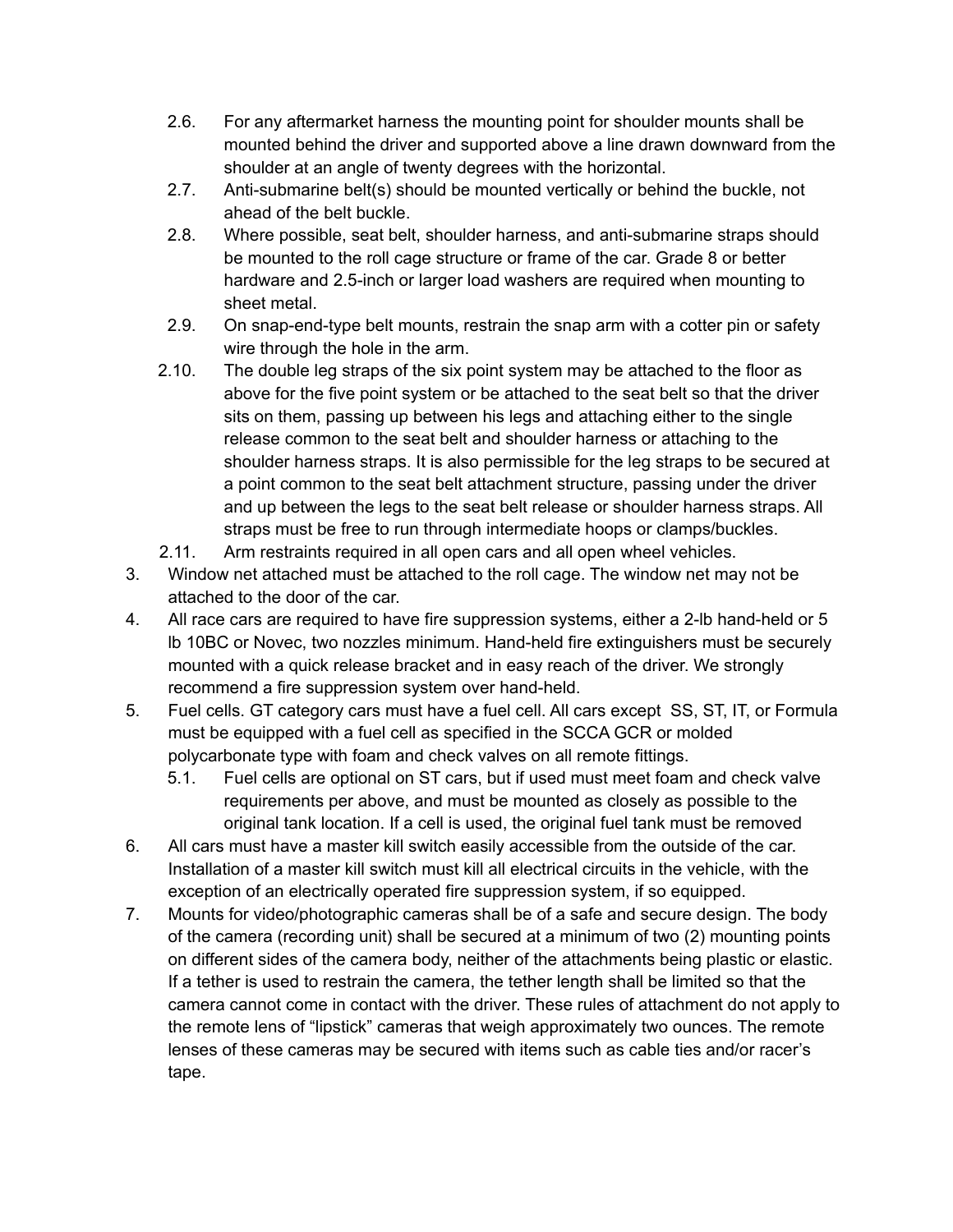## <span id="page-15-0"></span>Roll Cages

Roll cages are required in all wheel-to-wheel racing cars to protect the driver if the car turns over, runs into an obstacle or is struck by another car. Roll cages shall be designed to withstand compression forces from the weight of the car coming down on the rollover structure and to take fore/aft and lateral loads resulting from the car sliding on its rollover structure.

Seamless or DOM (Drawn Over Mandrel) mild steel tubing (SAE 1010, 1020, 1025) or equivalent, or alloy steel tubing (SAE 4130) shall be used for all roll cage structures. Proof of the use of proper material is the responsibility of the entrant. ERW tubing is not permitted.

Roll cages for Formula, Sports Racing, GT and Production category cars may be mild steel or alloy steel. An inspection hole of 3/16-inch diameter must be drilled into a noncritical area of the main hoop for verification of wall thickness.

| Vehicle Weight<br>(without driver) | <b>Mild Steel</b>    | <b>Alloy Steel</b>   |
|------------------------------------|----------------------|----------------------|
| Up to 1500 lbs.                    | $1.375 \times 0.095$ | $1.375 \times 0.080$ |
| 1501 to 2500 lbs.                  | $1.500 \times 0.095$ | $1.375 \times 0.095$ |
| 2501 lbs. and over                 | $1.500 \times 0.120$ | $1.500 \times 0.095$ |
|                                    | $1.625 \times 0.120$ |                      |
|                                    | 1.750 x 0.095        |                      |

Minimum tubing sizes for Formula, Sports Racing, GT, and Production Category vehicles.

Roll cages for EMRA Street Stock and other similar category cars may use DOM, seamless, or alloy tubing. The diameter and wall thickness is determined by the weight of the car.

| <b>Vehicle Weight</b><br>(without driver) | <b>Size</b>          |
|-------------------------------------------|----------------------|
| Up to 1500 lbs.                           | $1.375 \times 0.095$ |
| 1501 to 2500 lbs.                         | $1.500 \times 0.095$ |
| 2501 to 3000 lbs.                         | $1.500 \times 0.120$ |
|                                           | $1.625 \times 0.120$ |
|                                           | $1.750 \times 0.095$ |
| 3001 to 4000 lbs.                         | $1.750 \times 0.120$ |
| 4000 lbs. $+$                             | $2.000 \times 0.120$ |

Minimum tubing sizes for Street Stock and other classes. DOM, seamless or alloy tubing required.

For the purpose of determining tubing sizes, the vehicle weight is as raced without fuel and driver. The tolerance for wall thickness should be not less than 0.010 inches below the nominal thickness. Spec classes that use a competition weight (with driver and fuel) will be calculated based on the documented vehicle weight minus 180 lbs.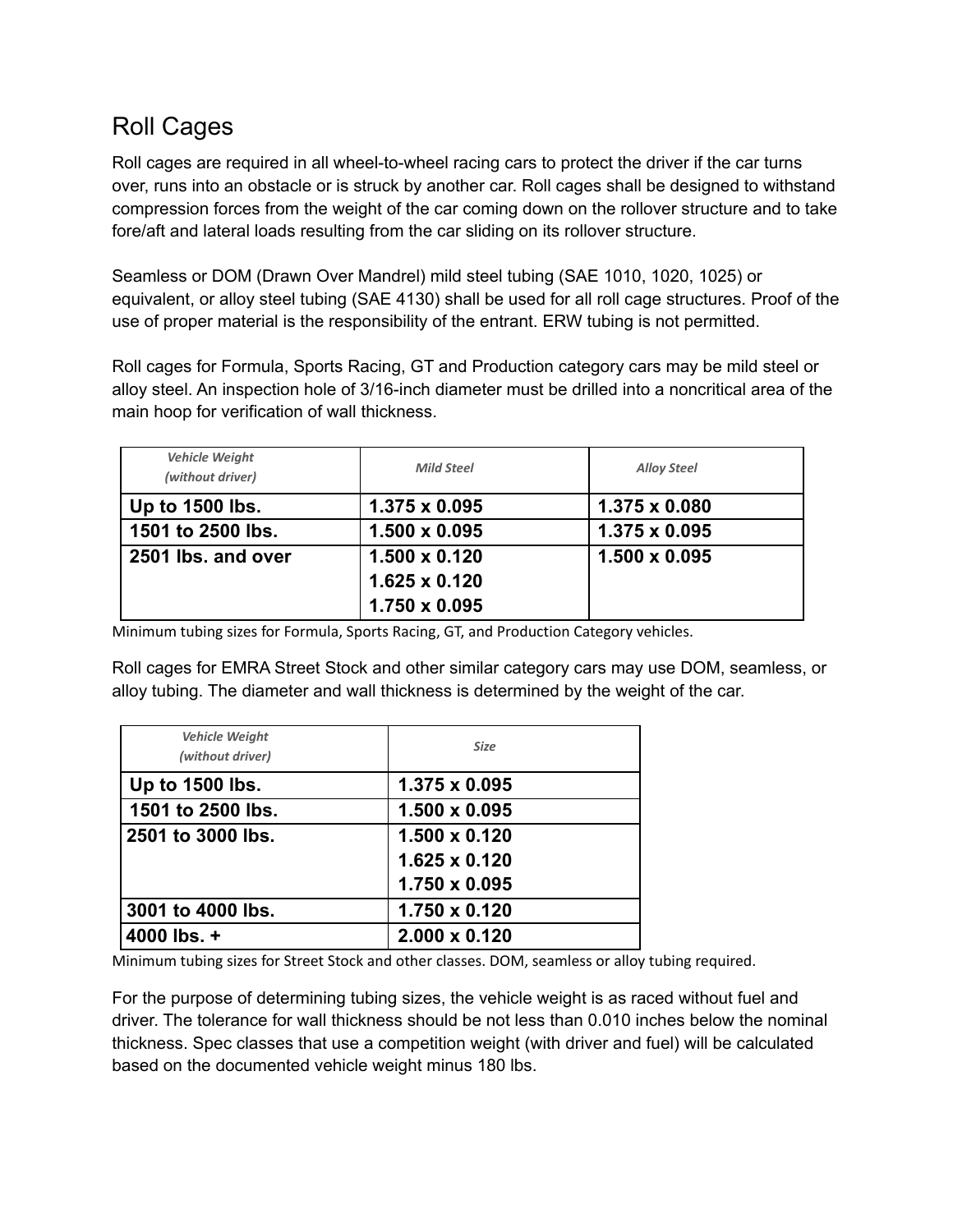#### <span id="page-16-0"></span>Roll Cage Construction

- 1. If any of the following bend requirements can not be met, all components listed for the cage shall be fabricated from the tubing size(s) listed for the next heavier category of automobile.
	- 1.1. Main Hoop four (4) bends maximum, totaling 180 degrees, +/- 10 degrees.
	- 1.2. Front Hoop four (4) bends maximum, or front down tubes, two (2) bends maximum.
	- 1.3. Rear Hoop Supports no bends.
- 2. All closed vehicles shall have full height (top of windshield) front hoops. Open cars without front windshields may have a low front hoop.
- 3. One (1) continuous length of tubing shall be used for the main hoop member with smooth continuous bends and no evidence of crimping and/or wall failure. The radius of bends in the roll cage hoop (as measured at the centerline of the tubing) shall be not less than three (3) times the diameter of the tubing. Whenever possible, the cage hoop should start from the floor of the car, and in the case of tube frame construction, be attached to the main chassis tubes by means of gussets or sheet metal webs with support tubes beneath the joint to distribute the loads. It is recommended that gussets be used.
- 4. The top of the main hoop must be a minimum of two (2) inches above the top of the driver's helmet or as near the roof as possible in closed sedans, and shall be no more than six inches behind the driver. Low hoops shall be cowl height, or at a minimum, a straight line drawn from the top of the main hoop to the top of the front hoop shall pass over the top of the driver's helmet.
- 5. The front hoop shall follow the line of the front pillars to the top of the windshield and be connected by horizontal bars to the top of the main hoop on each side as close to the roof as possible.
- 6. Main hoops shall have two (2) braces extending to the rear, attaching to the frame or the chassis. Braces shall be attached as near as possible to the top of the main hoop (not more than six inches below the top) and at an included angle of not more than thirty degrees.
	- 6.1. On cars where the rear window bulkhead prohibits the installation of rear braces (e.g. Toyota MR-2, Fiat X1/9), the main hoop may either be attached to the body by plates welded to the cage and bolted to the shoulder harness mounting points.
	- 6.2. Alternatively, the braces can extend through the plane of the rear window to a point on the frame behind the driver. In this case ONLY, the rear window may be replaced by clear Lexan or equivalent material, modified to allow the braces to pass through.
- 7. Front structure may be reinforced with unlimited number of members, welded or bolted, behind front axle centerline, triangulation allowed, provided no original structure or panels are removed. Such structure may be attached to the roll cage.
- 8. Roll cage structure within the passenger compartment/trunk is free with respect to number of attachment points to the car and number of tubes.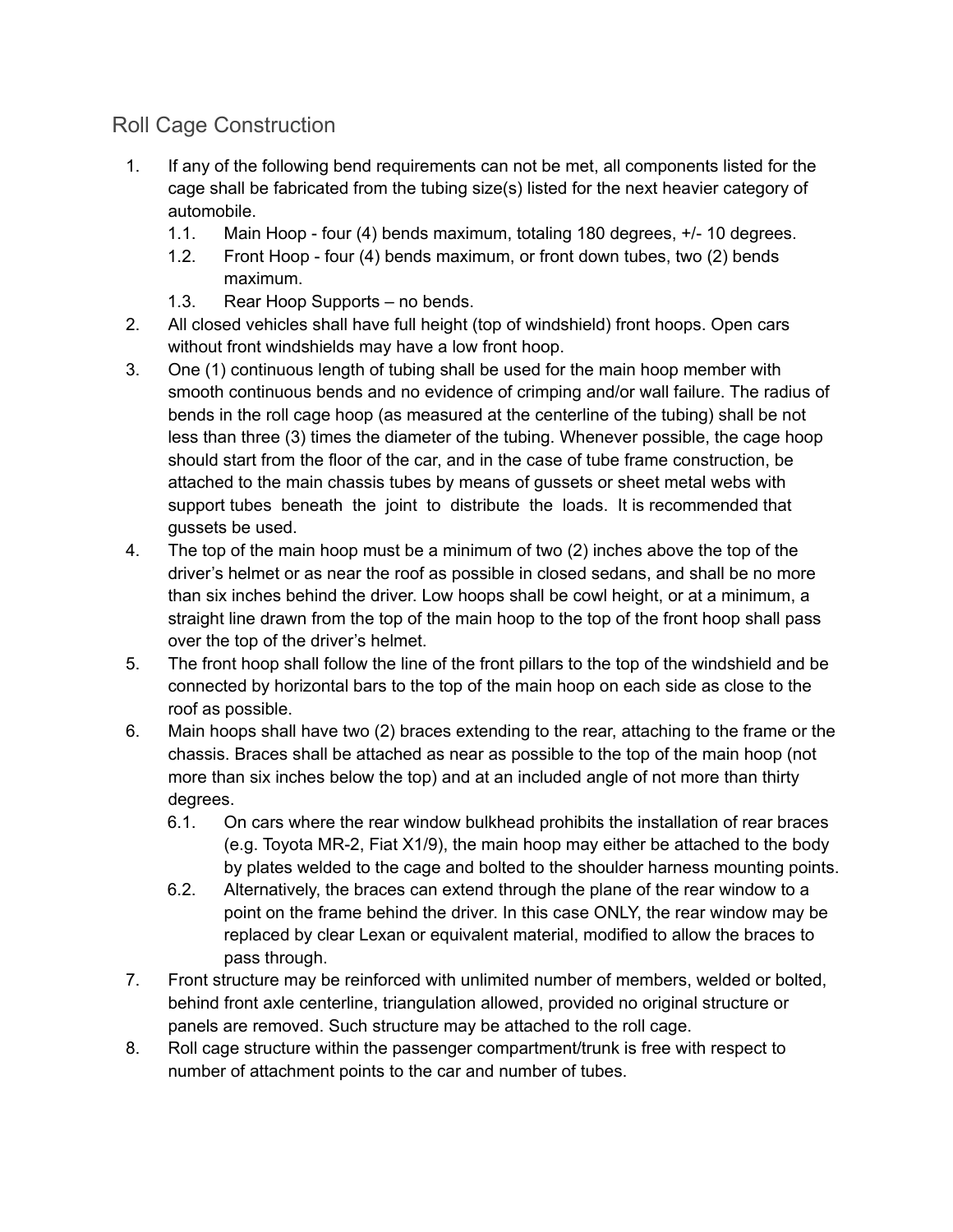- 9. A side tube connecting the front and rear hoops across the driver's side door opening is mandatory, and across the passenger's side door opening is recommended.
	- 9.1. Door gutting is not allowed unless NASCAR-style door bars are installed.
	- 9.2. NASCAR style door bars may be installed on the driver's side and on the passenger side, and shall extend into the door area. Such bars must be the same size and wall thickness as the main cage hoop and must consist of a minimum of two horizontal bars with a minimum of three vertical reinforcements.
- 10. All mounting plates must be at least 0.080 inches thick if welded, and 3/16 inches thick (with appropriate backing plates) if bolted.
	- 10.1. There shall be a minimum of three (3) bolts per mounting plate if bolted.
	- 10.2. Each mounting plate shall not be more than 100 square inches and shall be no greater than twelve (12) inches nor less than two (2) inches on a side.
- 11. Seatbacks must be mounted to the main hoop of the roll cage. Seats homologated to FIA certification 8855-1999 or higher do not need this bracing/mounting.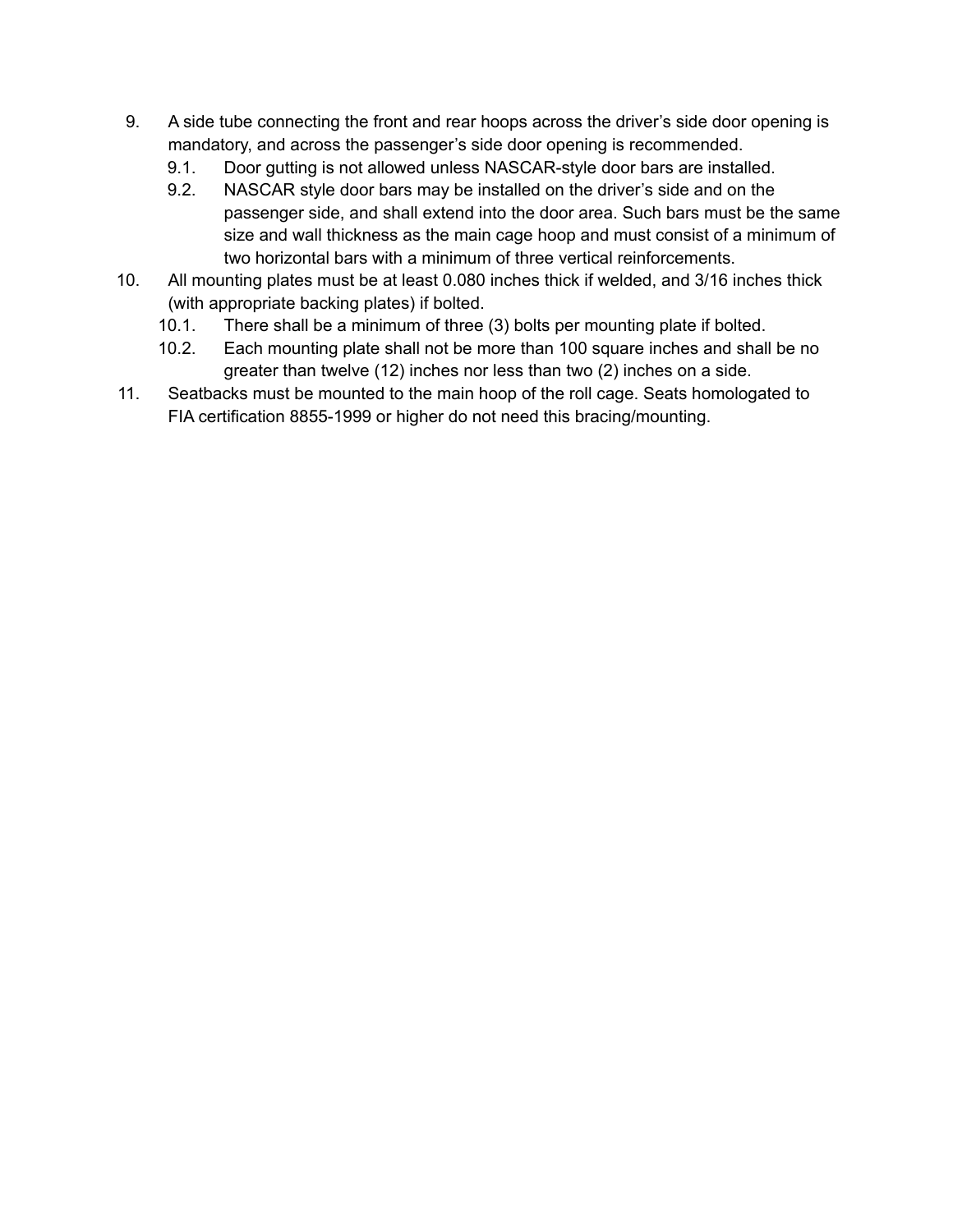# <span id="page-18-0"></span>Appendix A: Car List

If your car isn't listed here we will assess it and place it in a preliminary class with cars of similar performance, or alternately, class it temporarily by lbs/hp.

| Car                                   | <b>Class</b> |
|---------------------------------------|--------------|
| Acura Integra GSR VTEC                | 6            |
| Acura Integra Non-VTEC                | 7            |
| Acura Integra Type R                  | 5            |
| Acura NSX Gen 1                       | 3            |
| Acura NSX Gen 1 Type R                | 2            |
| Acura NSX Gen 2                       | 1            |
| Acura RSX                             | 5            |
| Acura RSX Type S                      | 4            |
| Alfa Romeo V6 N/A                     | 6            |
| American pushrod V-8 w/2 bbl OEM      | 6            |
| Audi A3T                              | 5            |
| Audi A4 2.8                           | 5            |
| Audi S4 V6 TT                         | 4            |
| Audi S4 V8                            | 2            |
| Audi S6                               | 4            |
| <b>BMW 128i</b>                       | 5            |
| <b>BMW 318i</b>                       | 8            |
| <b>BMW 318i 16v</b>                   | 7            |
| BMW 325e and 325es with ETA engine    | 7            |
| <b>BMW 8 Series</b>                   | 4            |
| <b>BMW E30 M3</b>                     | 5            |
| BMW E36 325 and smaller               | 6            |
| <b>BMW E36 328</b>                    | 5            |
| <b>BMW E36 M3</b>                     | 4            |
| BMW E46 325 & smaller                 | 5            |
| BMW E46 328-330                       | 4            |
| BMW E46 M3                            | 3            |
| BMW M coupe (Z4)                      | 3            |
| BMW M3 V8                             | 2            |
| BMW M5 (97 and up)                    | 3            |
| BMW N54/ N55 powered (135, 335, etc.) | 3            |
| BMW V8 (not M3)                       | 4            |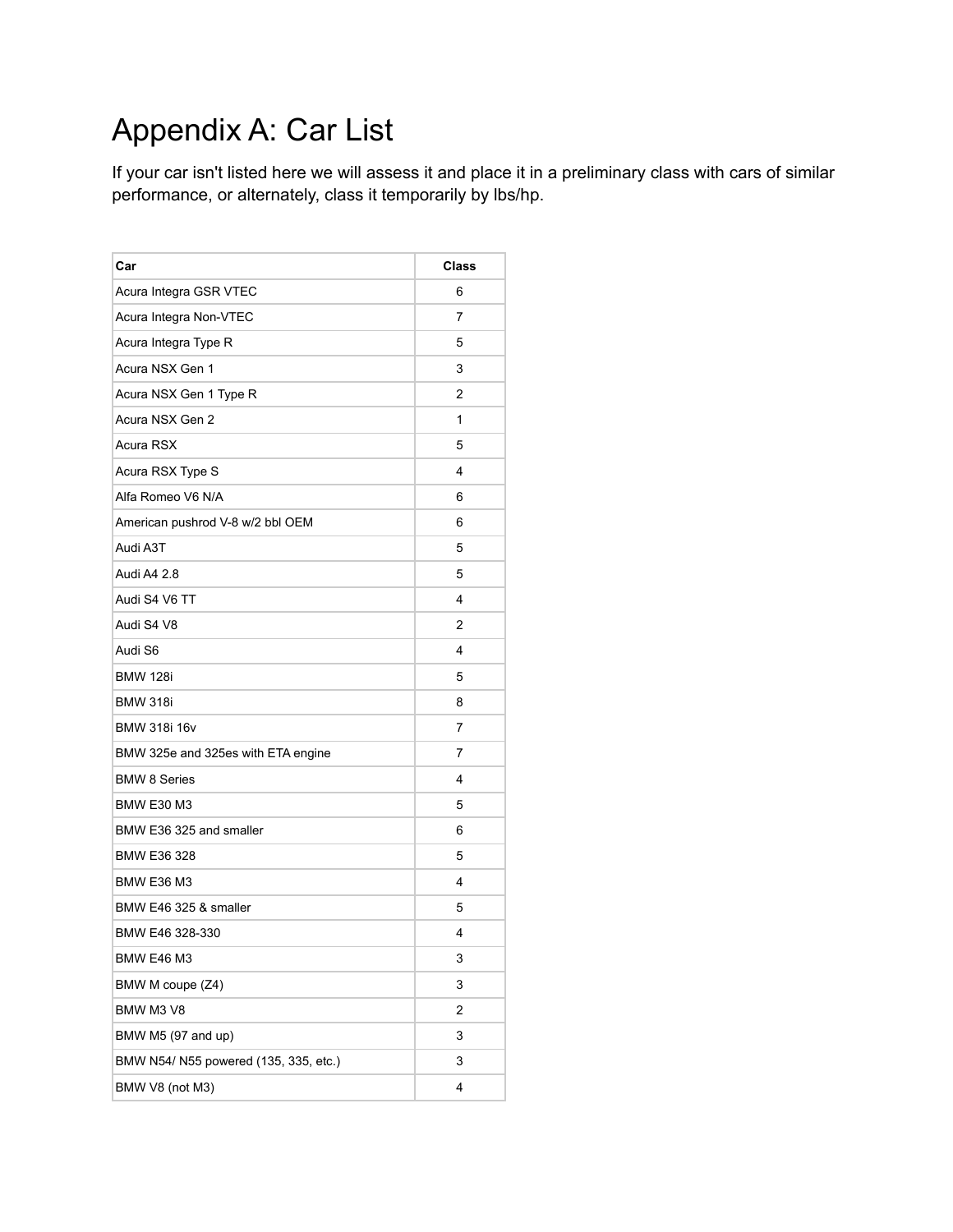| BMW Z3 4Cyl                            | 7 |
|----------------------------------------|---|
| BMW Z3 M Coupe S52                     | 4 |
| BMW Z3 M Coupe S54                     | 3 |
| BMW <sub>Z4</sub>                      | 5 |
| Cadillac CTS-V 1st G                   | 4 |
| Cadillac CTS-V 2nd Gen                 | 3 |
| Camaro V6 2010 on                      | 5 |
| Camaro V6 up to 4th Gen                | 8 |
| Camaro V8 305, 350 Gen3 and 4          | 5 |
| Camaro Z-28 / SS LS1 4th Gen           | 4 |
| Camaro ZL1                             | 1 |
| Chrysler 2.5 N/A                       | 7 |
| Chrysler 4 cyl Turbo 8V                | 6 |
| Consulier 2.5T                         | 4 |
| Consulier/ Mosler V-8                  | 1 |
| Corvette C2, C3                        | 5 |
| Corvette C4                            | 4 |
| Corvette C5                            | 3 |
| Corvette C5 Z06 and C6                 | 2 |
| Corvette C6 Z06 and C7                 | 1 |
| Corvette C7 Z06 & ZR1                  | 0 |
| Corvette C8                            | 1 |
| Datsun 240Z, 260Z, 280Z, 280ZX FI      | 5 |
| Datsun 260Z, 280ZX N/A                 | 7 |
| Dodge 16V 4 cyl Turbo (not neon)       | 5 |
| Dodge Challenger V8 2008 on            | 4 |
| Dodge Neon DOHC                        | 7 |
| Dodge Neon R/T                         | 6 |
| Dodge Neon SOHC                        | 8 |
| Dodge Neon SRT4                        | 4 |
| Dodge Stealth/Mitsubishi 3000N/A24V    | 6 |
| Dodge Viper 2013+                      | 0 |
| Dodge Viper RT-10                      | 2 |
| Dodge Viper up to 2012 excluding RT-10 | 1 |
| Factory 5 Cobra 302                    | 5 |
| Ferrari V8 2000 and older              | 4 |
| Ferrari V8 2001 on                     | 1 |
| Fiat 128 Spider                        | 6 |
| Fiat 500 (not Abarth)                  | 7 |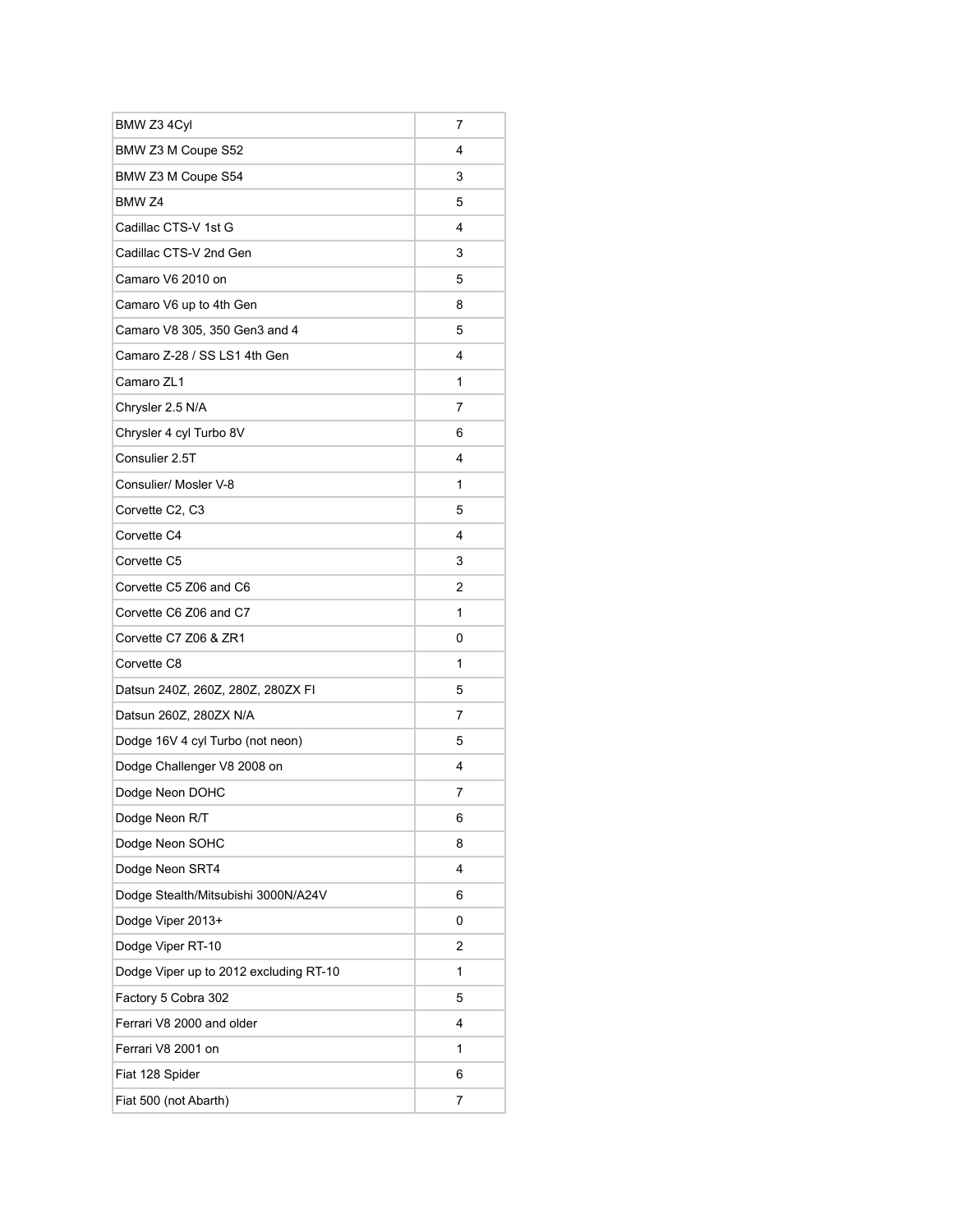| Fiat 500 Abarth                                   | 6  |
|---------------------------------------------------|----|
| Ford 2.0 & 2.3LN/A (Pinto e.g.)                   | 8а |
| Ford Escort GT 16v                                | 7  |
| Ford Focus non SVT                                | 7  |
| Ford Focus RS                                     | 3  |
| Ford Focus ST                                     | 4  |
| Ford Focus SVT                                    | 5  |
| Ford GT                                           | 0  |
| Ford Mustang Boss 302                             | 2  |
| Ford Mustang Cobra 2003 only                      | 3  |
| Ford Mustang Cobra 94 (5.8L)                      | 4  |
| Ford Mustang Cobra R 1993 Only                    | 5  |
| Ford Mustang Factory SC                           | 2  |
| Ford Mustang GT 05-10                             | 4  |
| Ford Mustang GT 2011+                             | 3  |
| Ford Mustang GT up to 2004                        | 6  |
| Ford Mustang V6                                   | 8  |
| Ford Mustang V6 2011 on & SVO                     | 5  |
| Ford Probe Turbo & V6                             | 6  |
| Ford Taurus SHO 2010 on                           | 4  |
| Ford Taurus SHO gen 1,2,3 4 cyl FI no intercooler | 7  |
| Ford Thunderbird SC                               | 6  |
| Honda B20 swap*                                   | 6  |
| Honda Civic Si to 1987                            | 8а |
| Honda Civic Si to 1998-1991                       | 8  |
| Honda Civic Si to 1992-1995                       | 7  |
| Honda Civic Si to 1996-2000                       | 6  |
| Honda Civic Si 2001-2005                          | 6  |
| Honda Civic Si to 2006-2015                       | 6  |
| Honda Civic Si 2016 +                             | 5  |
| Honda Civic Type R                                | 3  |
| Honda CRX 16v Si                                  | 6  |
| Honda CRX/ Civic with TBI                         | 7  |
| Honda Del Sol Si & VTEC                           | 6  |
| Honda LS vtec swap                                | 5  |
| Honda Prelude & Accord 4 cyl                      | 8  |
| Honda Prelude Si 1992 on                          | 6  |
| Honda S2000                                       | 4  |
| Hyundai Genesis V6 and 4T                         | 4  |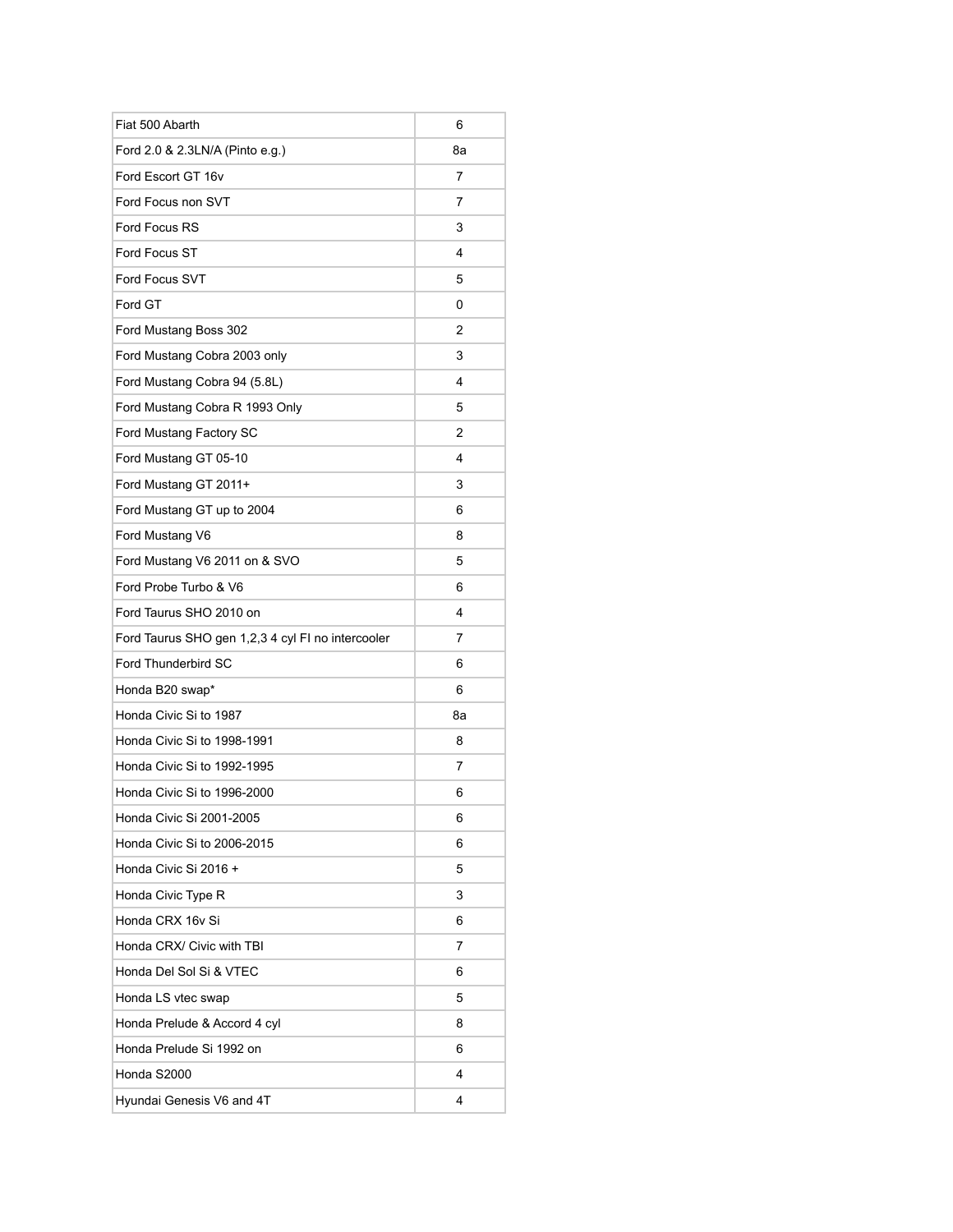| Hyundai Sonata V6                   | 7 |
|-------------------------------------|---|
| Lamborghini Diablo                  | 1 |
| Lamborghini Gallardo                | 0 |
| Lexus IS250                         | 6 |
| Lexus IS300                         | 5 |
| Lotus 7 (inc. Caterham)             | 6 |
| Lotus Catherham 7 (pushrod ford)    | 8 |
| Lotus Elan RWD                      | 7 |
| Lotus Elise (all) & Exige N/A       | 4 |
| Lotus Esprit 4Cyl FI                | 4 |
| Lotus Esprit N/A                    | 6 |
| Lotus Esprit V8                     | 2 |
| Lotus Exige SC                      | 3 |
| Maserati 8 cyl and up, '99 and prev | 4 |
| Mazda 323 16V                       | 7 |
| Mazda Miata NB                      | 7 |
| Mazda MX6 & 626 4cyl N/A            | 8 |
| Mazda MX6 Turbo                     | 6 |
| Mazda RX-7 13b engine               | 6 |
| Mazda RX7 Twin Turbo 1993 on        | 4 |
| Mazda RX8                           | 5 |
| MazdaSpeed Miata Turbo              | 5 |
| MazdaSpeed Protégé Turbo            | 5 |
| Mercedes 190e 2.3 16                | 6 |
| Mercedes 63 Series                  | 2 |
| Mercedes C220/230 Kompressor        | 6 |
| Miata 1.6                           | 8 |
| Miata NC                            | 6 |
| Mini Cooper JCW/GP 2006-on          | 4 |
| Mini Cooper NA 2000 on              | 9 |
| Mini Cooper S                       | 5 |
| Mitsubishi 3000 GT VR4              | 4 |
| Mitsubishi Evo                      | 3 |
| Mitsubishi Starion IC Turbo         | 5 |
| Mitsubishi Turbo 2WD                | 6 |
| Mustang Cobra Thru 2002             | 4 |
| Nissan 200SX T                      | 6 |
| Nissan 240 SX - sohc                | 8 |
| Nissan 240 sx twin cam              | 7 |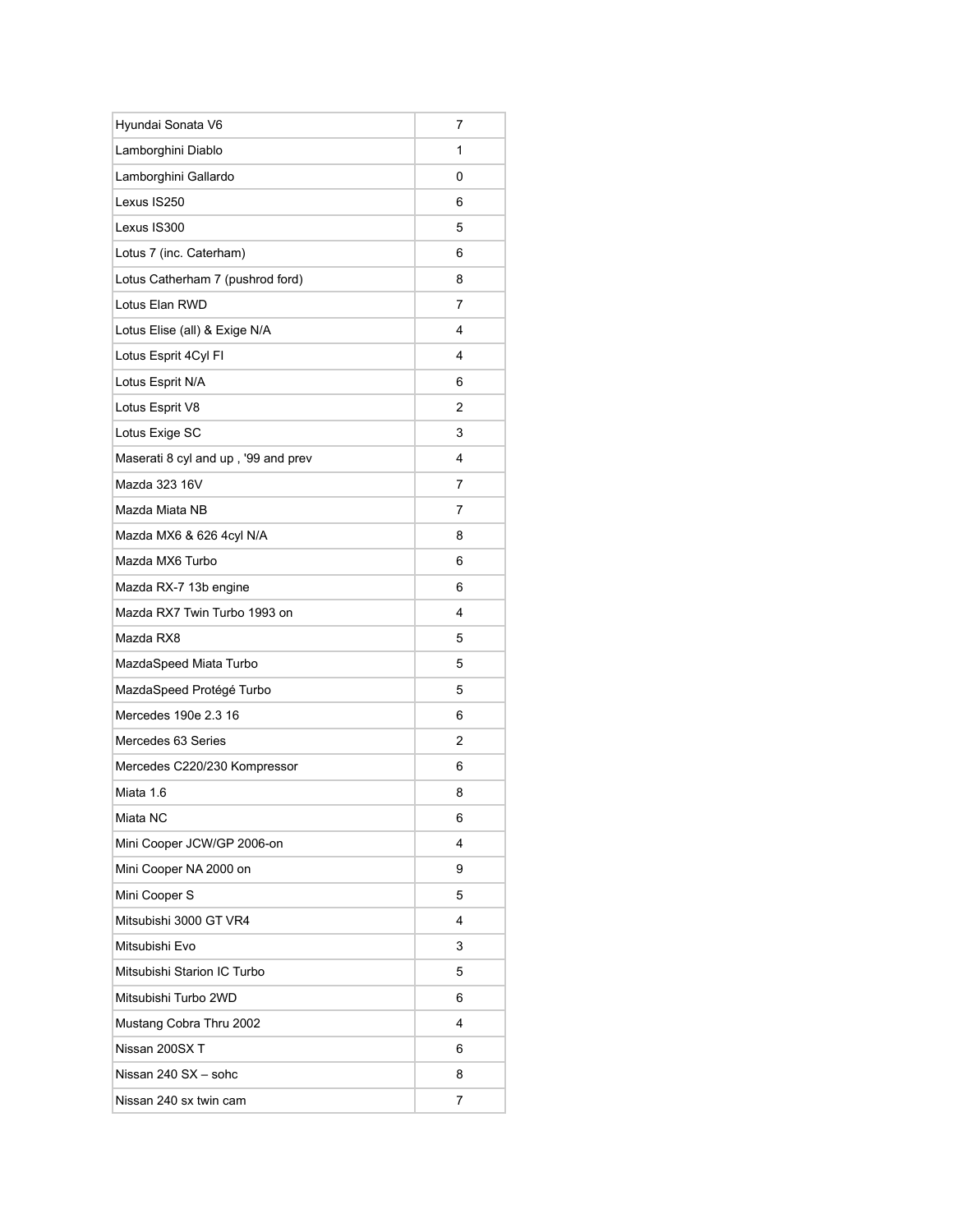| Nissan 300 ZX 89 on, T 88 & older    | 5  |
|--------------------------------------|----|
| Nissan 300ZX T '90 on                | 4  |
| Nissan 350Z 370Z                     | 4  |
| Nissan GTR                           | 1  |
| Nissan Maxima SE 24v 1992+           | 6  |
| Nissan NX                            | 8  |
| Nissan Sentra, all except SE-R       | 8b |
| Nissan SR20de*                       | 5  |
| Nissan SR20det/ swap*                | 4  |
| Pontiac Firebird V6 up to 4 Gen      | 8  |
| Pontiac Firebird V8 305 & 350        | 5  |
| Pontiac G8 6 cyl                     | 6  |
| Pontiac G8 V8 2007 on                | 4  |
| Pontiac GTO 2003-2007                | 4  |
| Pontiac Solstice GXP Turbo           | 4  |
| Pontiac Solstice N/A                 | 6  |
| Porsche 911 3.0 Liter N/A            | 4  |
| Porsche 911 3.8 Carrera S 05+        | 2  |
| Porsche 911 993/ 996/ 997 up to 3.6  | 3  |
| Porsche 911 GT 3 Cup Car             | 0  |
| Porsche 911 GT-2                     | 1  |
| Porsche 911 GT-3                     | 1  |
| Porsche 911 N/A 2.7 Litres & smaller | 5  |
| Porsche 911 Turbo 07+                | 1  |
| Porsche 911 Turbo up to 05           | 2  |
| Porsche 928S4, 944 16v               | 4  |
| Porsche 944 8V                       | 6  |
| Porsche 968                          | 4  |
| Porsche Boxster                      | 4  |
| Porsche Cayman                       | 4  |
| Porsche Cayman S                     | 3  |
| Saab 900 16                          | 8  |
| Saab 9000T 16v                       | 5  |
| Saab 9-3, 9-5, 9-6                   | 8  |
| Saturn Sky N/A                       | 6  |
| Saturn Sky Redline Turbo             | 4  |
| Saturn to 2400cc 2-3 valve N/A       | 7  |
| Subaru all NA cars                   | 7  |
| Subaru BRZ                           | 6  |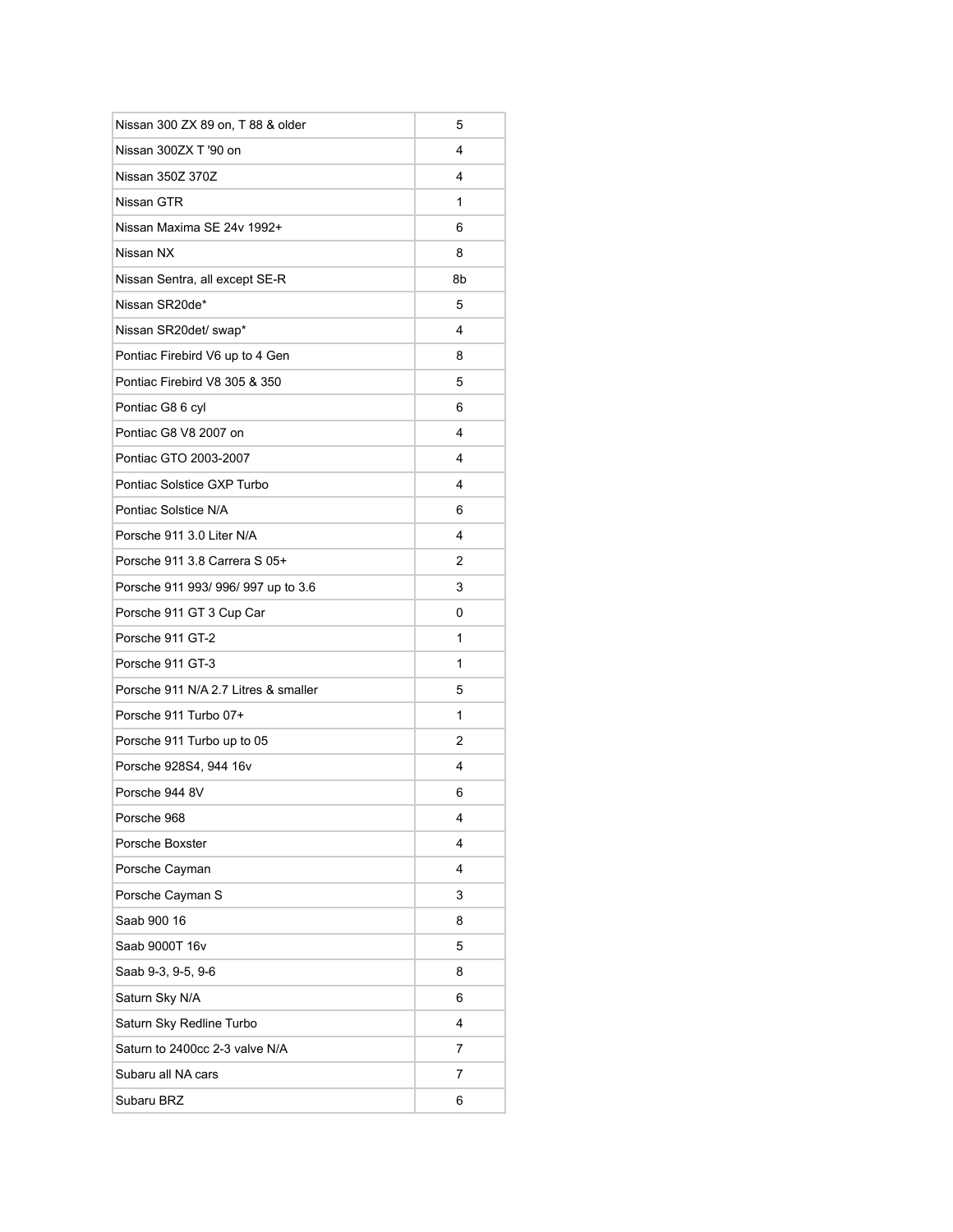<span id="page-23-0"></span>

| Subaru Impreza                    | 7  |
|-----------------------------------|----|
| Subaru Legacy & 6cyl N/A pre-2005 | 7  |
| Subaru Legacy N/A                 | 8a |
| Subaru WRX                        | 3  |
| Toyota 1.9, 2.0 & 2.3 N/A         | 8  |
| Toyota Celica 16v                 | 7  |
| Toyota Celica GTS and all 2ZZ-GE  | 6  |
| Toyota Corolla 16V, FX16          | 7  |
| Toyota FR-S                       | 6  |
| Toyota MR2 N/A (2nd generation)   | 7  |
| Toyota MR2 N/A (3rd gen)          | 7  |
| Toyota MR2 SC                     | 6  |
| Toyota MR2 Turbo (second gen)     | 4  |
| Toyota Supra GT 4 cyl             | 4  |
| Toyota Supra GT 6 cyl             | 2  |
| Toyota Supra N/A                  | 6  |
| Toyota Supra Twin Turbo           | 4  |
| Volvo S60R                        | 3  |
| Volvo Turbo Intercooled 2wd       | 5  |
| Volvo Turbo no intercooler        | 7  |
| VW 8v cars 1.7L up incl. GTI      | 8  |
| VW Corrado, Golf                  | 6  |
| VW Golf & Scirocco 16v            | 7  |
| VW Golf R32                       | 3  |
| VW Jetta VR6                      | 6  |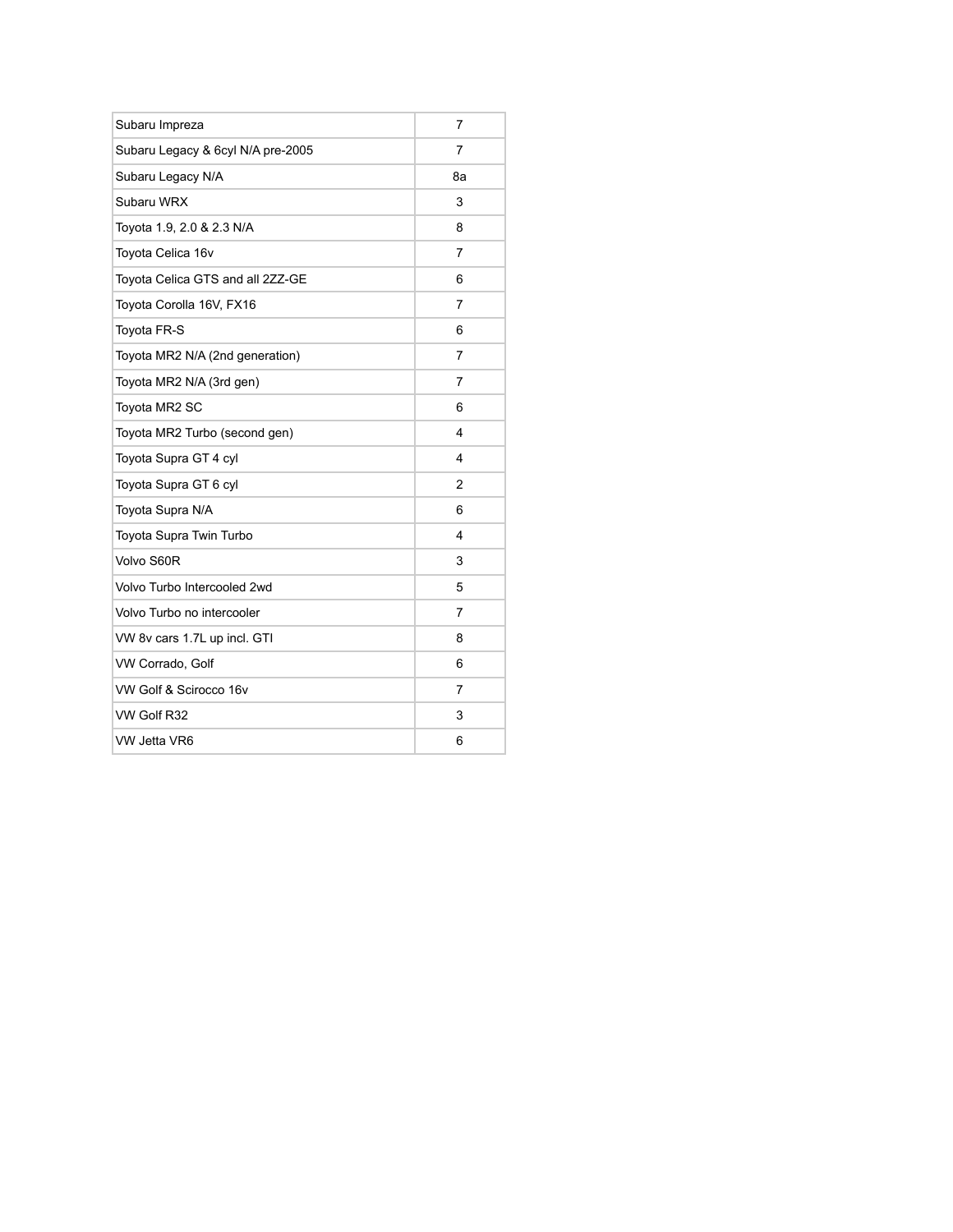# Appendix B: Exception Points

Owners may modify their cars for comfort or appearance with no penalty to classing. However, exception points will be assessed for any modifications that enhance a car's performance.

Every three (3) exception points bumps you into the next class.

- 1-2 points: stay in class.
- 3-5 points: bump one class.
- 6-8 points: bump two classes. etc.

We do our best to balance exception points, but In some cases, especially forced induction, it's very difficult to assign exception points that hold true for all cars. It's also difficult to enforce some modifications, like reflashing an ECU, or headwork. The fact is, we aren't going to tear down an engine, and so we expect everyone to be honest about their modifications.

EMRA has the final say on car classing and may class a car up or down to balance performance with other cars. *EMRA also reserves the right to place a GPS device on any car at any time to ascertain its performance.*

| Area   | <b>Exception</b>                                     | <b>Pts</b> |
|--------|------------------------------------------------------|------------|
| Engine | All intake components up until the throttle body     | 0          |
| Engine | Plenum spacer and/or non-OE throttle body            | 1          |
| Engine | Non-OE intake manifold                               | 2          |
| Engine | Multiple carbs on engine with originally single carb | 4          |
| Engine | Positive displacement SC                             | 3          |
| Engine | Centrifugal SC                                       | 4          |
| Engine | Turbo                                                | 4          |
| Engine | Intercooler or water/meth injection                  | 2          |
| Engine | Non-OE cam                                           | 2          |
| Engine | Adjustable camshaft timing pulleys                   | 0          |
| Engine | Compression increase of .5 or less                   | 0          |
| Engine | 5. Compression increase over                         | 1          |
| Engine | Maintenance bore (.040", 1mm)                        | 0          |
| Engine | Overbore (greater than .040" or 1mm)                 | 1          |
| Engine | Header(s)                                            | 1          |
| Engine | Aftermarket exhaust, after header                    | 0          |
| Engine | Muffler and/or catalytic converter                   | 0          |
| Engine | Aftermarket/Reflash ECU NA Vehicle                   | 1          |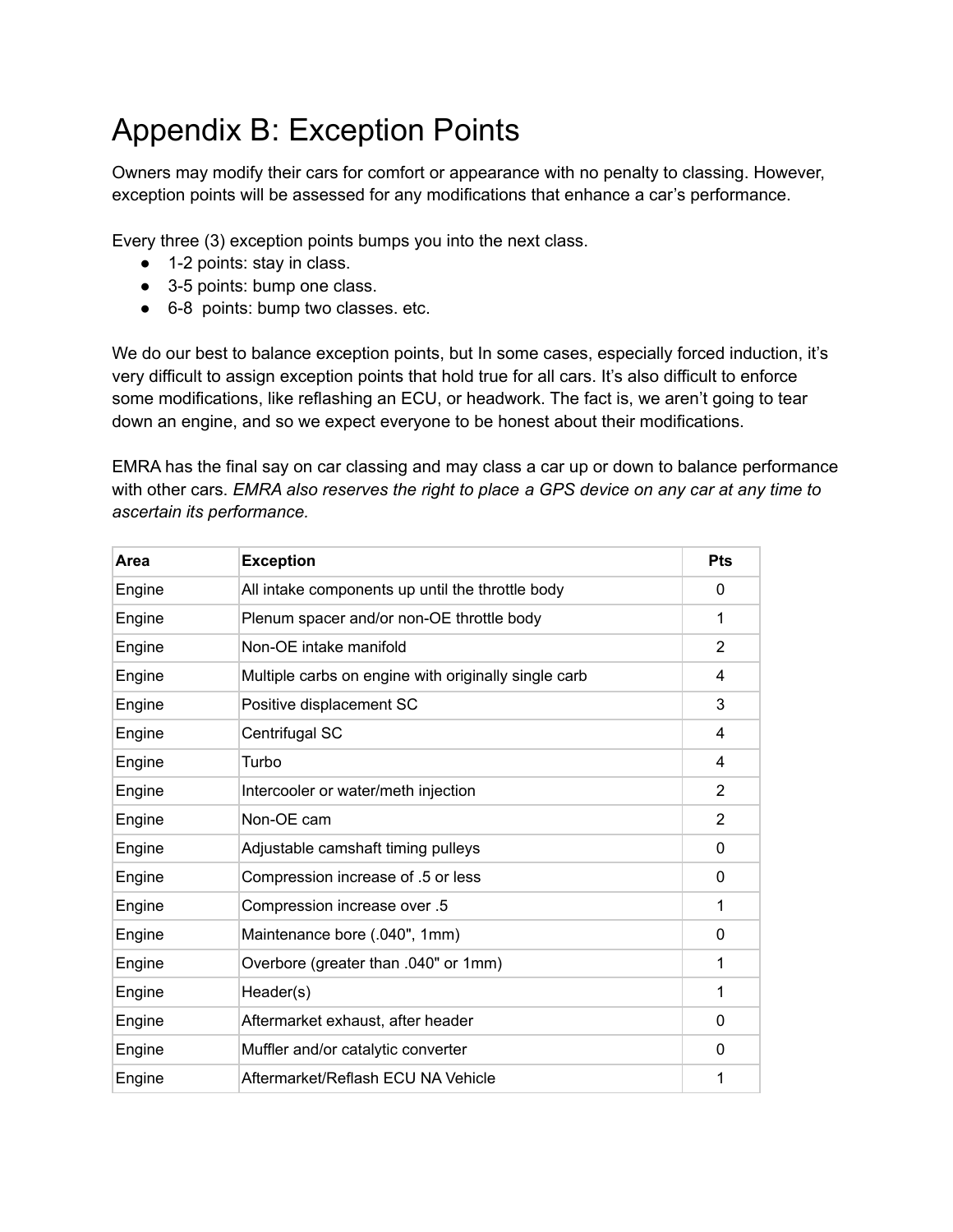| Engine        | Reflash ECU Turbo Vehicle                                 | 2              |
|---------------|-----------------------------------------------------------|----------------|
| Engine        | Ignition systems                                          | 0              |
| Engine        | E85 and fuels above 93 octane                             | 1              |
| Engine        | Engine swap - Ask Tech                                    | $\star$        |
| Drivetrain    | Non OE-clutch and/or flywheel                             | 1              |
| Drivetrain    | Limited slip or welded differential (Non Factory)         | $\mathbf{1}$   |
| Drivetrain    | Sequential Trans (Non Factory)                            | 1              |
| Drivetrain    | Ring and pinion change                                    | 0              |
| <b>Brakes</b> | Upgrade factory brakes, same model, different trim        | $\mathbf{1}$   |
| <b>Brakes</b> | Aftermarket upgraded brakes                               | 2              |
| <b>Brakes</b> | Aftermarket ABS                                           | 2              |
| Suspension    | Lowering springs on stock dampers                         | 0              |
| Suspension    | Torsion bar to coil spring conversion                     | 0              |
| Suspension    | Any non-adjustable shocks, struts, dampers                | 0              |
| Suspension    | 1-way adjustable shocks, struts, dampers                  | $\mathbf{1}$   |
| Suspension    | 2-way adjustable shocks, struts, dampers                  | 2              |
| Suspension    | 3-way (or more) adjustable shocks, struts, dampers        | 3              |
| Suspension    | Bracing, including strut/shock tower brace, chassis brace | 0              |
| Suspension    | Camber plates, bolts, or ball joints                      | 0              |
| Suspension    | Non-OE sway bar and/or endlinks                           | 0              |
| Aero          | Non-factory hardtop, OE shape                             | 0              |
| Aero          | Non-factory hardtop, non-OE shape                         | $\mathbf{1}$   |
| Aero          | Vortex generators                                         | 0              |
| Aero          | Airdam or aftermarket front fascia                        | 0              |
| Aero          | Splitter, over 4"                                         | 2              |
| Aero          | Splitter or aftermarket lip up to 4"                      | 1              |
| Aero          | Canards, dive planes, or similar molded fascia            | .5             |
| Aero          | Hood vents, OE undertray                                  | 0              |
| Aero          | Hood vents when combined with non-OE undertray            | 1              |
| Aero          | Aftermarket side skirts                                   | 1              |
| Aero          | Modified flat bottom                                      | $\overline{2}$ |
| Aero          | Rear diffuser, aftermarket                                | 1              |
| Aero          | Rear spoiler, more than 1" tall, Aftermarket              | 1              |
| Aero          | Rear wing, single element                                 | 2              |
| Aero          | Rear wing, multi-element                                  | 3              |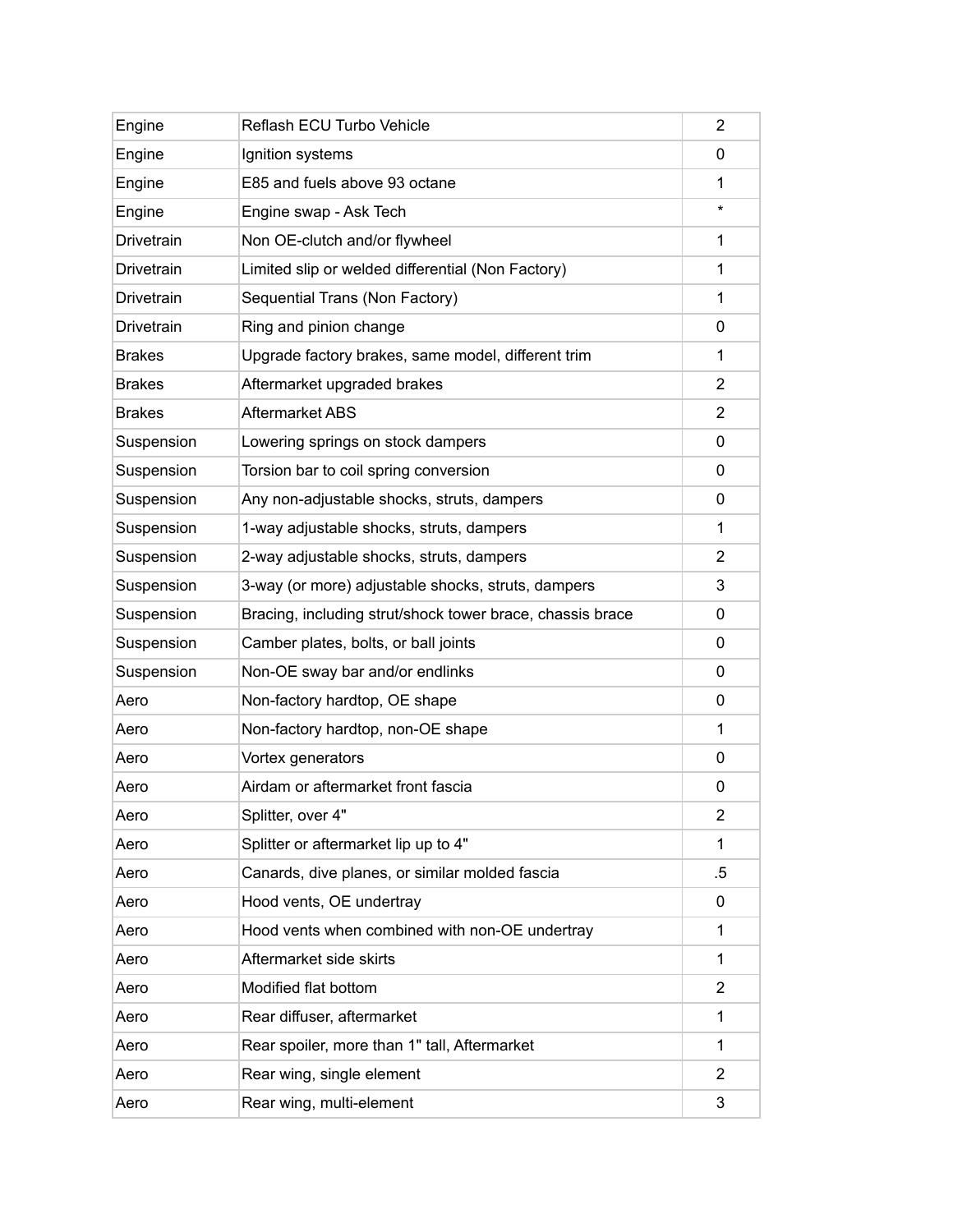| Aero   | Rear wing higher or wider than body (add) | 1           |
|--------|-------------------------------------------|-------------|
| Aero   | Factory active aero (rear)                | 1           |
| Weight | Remove $<$ 100 lbs                        | 1           |
| Weight | Remove 100-200 lbs                        | 2           |
| Weight | Remove > 200 lbs - Tech inspection        | $\star$     |
| Weight | Gutting interior, added Roll cage         | 1           |
| Wheels | Wider than OE trim                        | $\mathbf 1$ |
| Wheels | TT tires 100 - 199 UTQG                   | 1           |
| Wheels | TT tires < 100 UTQG                       | 3           |
| Wheels | Racing tires DOT (Race class only)        | 0           |
| Wheels | Racing tires Non-DOT (Race class only)    | 3           |